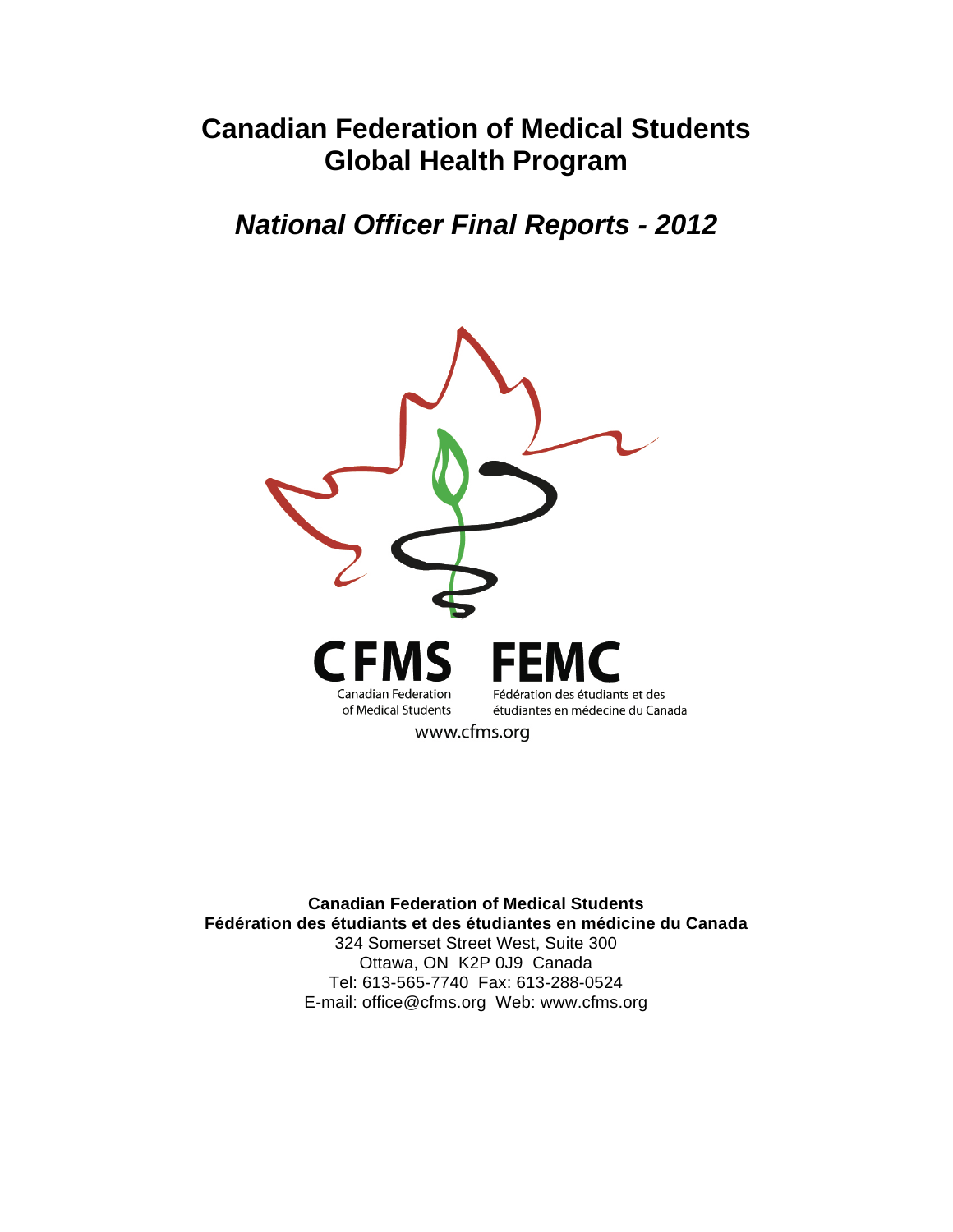# **National Officer of Global Health Education**

**Submitted by:** Mary Halpine



# **I. DESCRIPTION OF POSITION:**

The NO of Global Health Education is responsible for leading projects and initiatives in the area of coordinated global health education and advocacy, including working on three major external committees that develop global health education guidelines and competencies.

Key projects for this year included establishing elective global health concentration guidelines, revising the global health core competencies under CanMEDS, ongoing improvements to Pre-Departure Training, improvements in post-return debrief after international electives, and improved liaising with the Local Officers of GH Education (LOGHEs).

# **II. ACTIVITIES**

#### **Meetings Attended**

| April 13 - 15 SGM 2012 |                                   | <b>Banff</b> |
|------------------------|-----------------------------------|--------------|
|                        | April 15 - 17 CCME 2012           | <b>Banff</b> |
| <b>Multiple</b>        | Planning Mtgs for PDT Survey 2012 | Skype        |
| Sept 30                | NO Teleconference                 | Skype        |

# **Portfolio Updates**

#### **Priorities and Project Areas**

Involvements in CFMS-GHP working groups and/or national global health initiatives:

# • **Local Officer of Global Health Education (LOGHE) role**

The LOGHE is a one-year position, therefore end of year reports were collected from most of the LOGHEs in April before they went on summer vacation. Once this year's LOGHEs are selected, likely following the SGM in Winnipeg, I will arrange teleconferences to meet with them, pass on resources and discuss their strategic plans for the year.

# • **Pre-departure Training**

At present, all CFMS member schools have successfully implemented predeparture training in a variety of forms for students who are traveling overseas.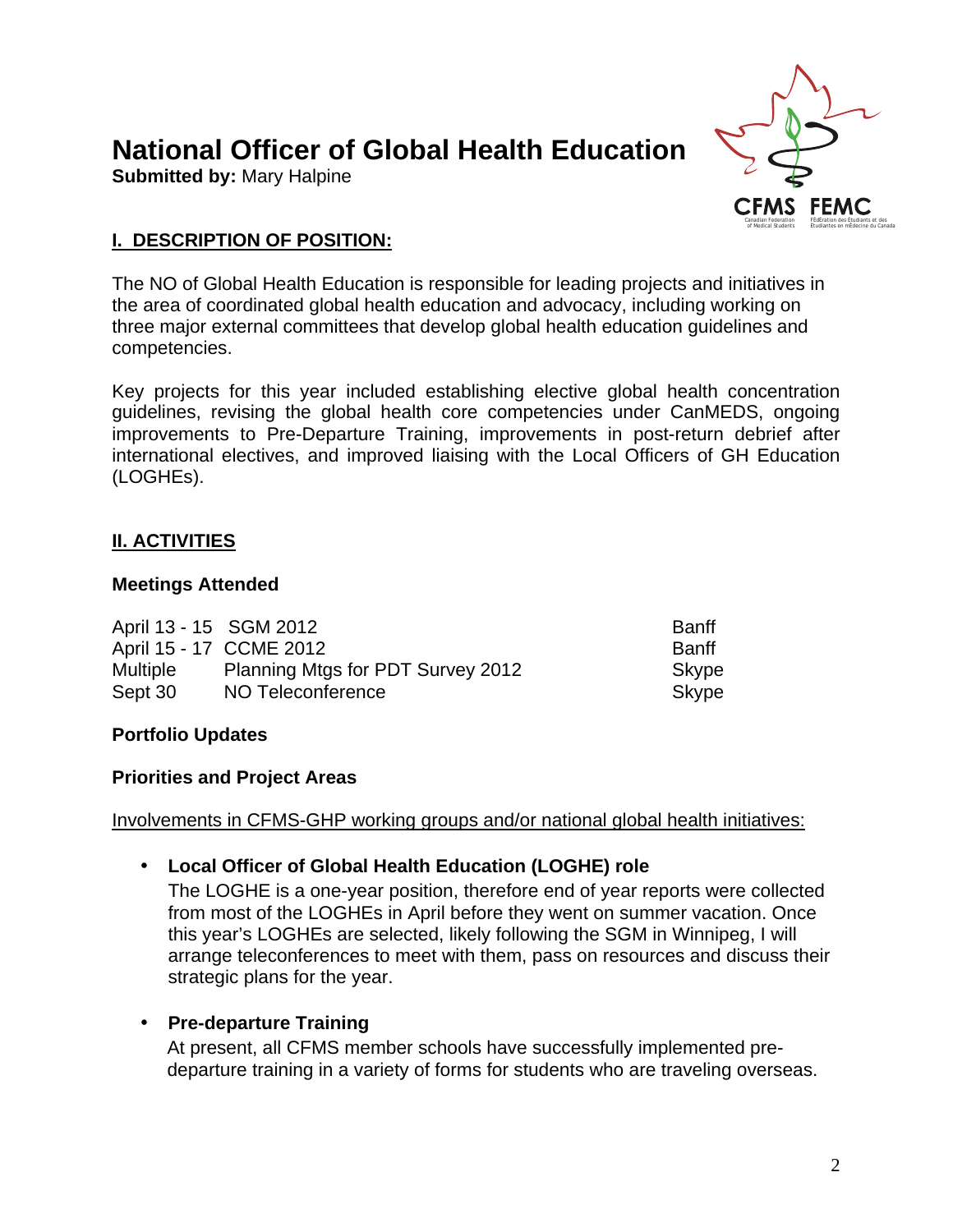During the Canadian Conference on Medical Education in April 2012, PDT became a part of LCME accreditation standards. The revisions were released June 2012 and all schools notified. As of the 2013/2014 academic year PDT will become part of the accreditation review at medical schools.

The precise wording of the accreditation standards is as follows:

*MS-20. If a medical student at a medical education program is permitted to take an elective under the auspices of another medical education program, institution, or organization, there should be a centralized system in the dean's office at the home program to review the proposed extramural elective prior to approval and to ensure the return of a performance assessment of the student and an evaluation of the elective by the student.*

*Information about issues such as the following should be available, as appropriate, to inform the program's review of the learning experience prior to its approval:*

 *potential risks to the health and safety of patients, students, and the community;*

 *the availability of emergency care;*

 *the possibility of natural disasters, political instability, and exposure to disease;*

 *the need for additional preparation prior to, support during, and follow-up after the elective;* 

 *the level and quality of supervision; and*

 *any potential challenges to the code of medical ethics adopted by the home institution.* 

Other ongoing initiatives include:

- o PDT Faculty and Student Network a national network of faculty and student leader contacts that are responsible for PDT. The NOGHE has been acting as the student leader of the network and our national faculty point person is Dr. Jennifer Carpenter (co-director of the Queen's Global Health Office).
- o PDT Online Resource Library The PDT online resource library was reorganized on Dropbox this fall and now has quite an extensive collection of information available. We will continue to collect resources for this library and update it on an ongoing basis. There have been some challenges with materials being deleted from Dropbox that we may wish to address in the coming year.
- o National PDT Survey The results of the 2010 survey have been analysed and published in the February 2012 issue of 'Academic Medicine.' I have been working over the summer to prepare and expand the next PDT survey to address implementation and evaluation now that PDT has become part of LCME accreditation standards. The survey is in the final stages of being completed and should be sent out within the next few weeks.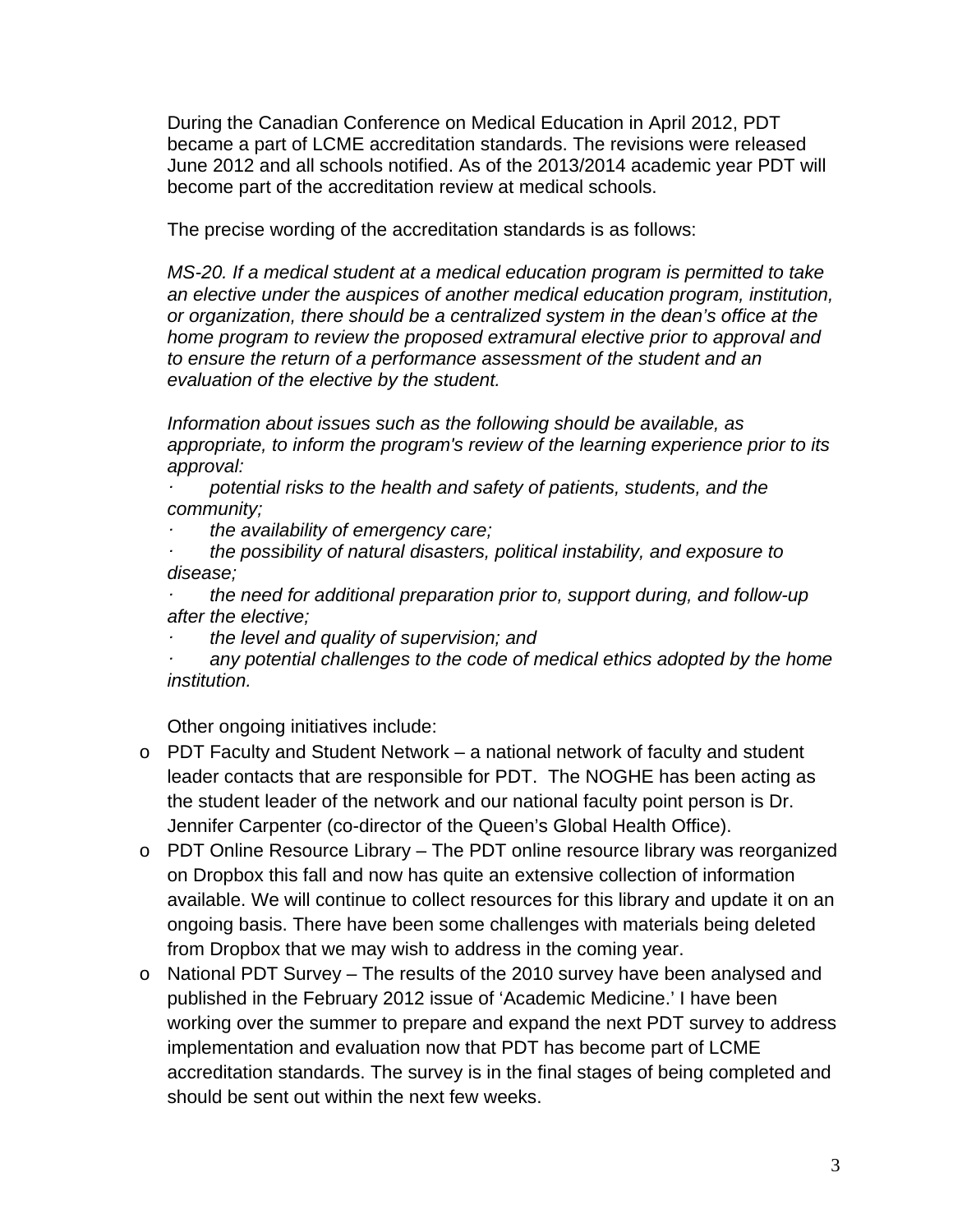# • **Publications about Pre-departure Training (PDT)**

The pre-departure training section of the cfms.org website has been updated with an overview of PDT. The next step is to provide resources on the website for faculty and students to access.

#### • **Post-Return Debrief**

As schools are now institutionalising PDT and improving their programs, the post elective debrief is receiving more attention. Many schools have only a paper evaluation form which covers the debrief aspect of their PDT. Students feel this is not sufficient as a way for students to address the ethical and emotional aspects of what they have just experienced. We are looking to promote improved post return debrief moving forward.

#### • **Global Health Curriculum Core Competencies**

The core competencies were initially published as a joint initiative between GHEC and the Global Health Interest Group of the AFMC, under the direction of Dr. Tim Brewer. The document makes recommendations for minimum core competencies that all global health programs in medical schools in North America should include in their curricula. Dr. Videsh Kapoor from UBC has been spearheading a group to adapt the competencies to the CanMEDS framework. A preliminary draft was presented to the AFMC GHIG in April 2012 and feedback solicited. Work has stalled over the summer but should pick up now that faculty and students are no longer on summer vacation.

# • **Elective Global Health Concentration**

The elective global health concentration project seeks to outline a set of minimum standards for comprehensive extracurricular global health programs at Canadian medical schools. The idea of creating these standards was first proposed at the CFMS SGM in May 2011. A draft set of standards was presented and discussed during the CFMS SGM in Banff as well as the AFMC GHIG.. We are also collaborating with Dr. Ryan Meili from the University of Saskatchewan, who helped to establish the "Making the Links" certificate program there. The concentration guidelines have gone through extensive reviews to ensure universality and accuracy and are now being distributed. Work was started over the summer to survey schools and see what concentrations are currently in existence at various medical schools. The survey results should validate the guidelines as well as providing an overview of global health curriculum across Canada.

#### • **global@cmfs.org mailing list**

There was some difficulty in changing the NOGHE email account from David Matthews to myself since we transitioned. The account was just switched a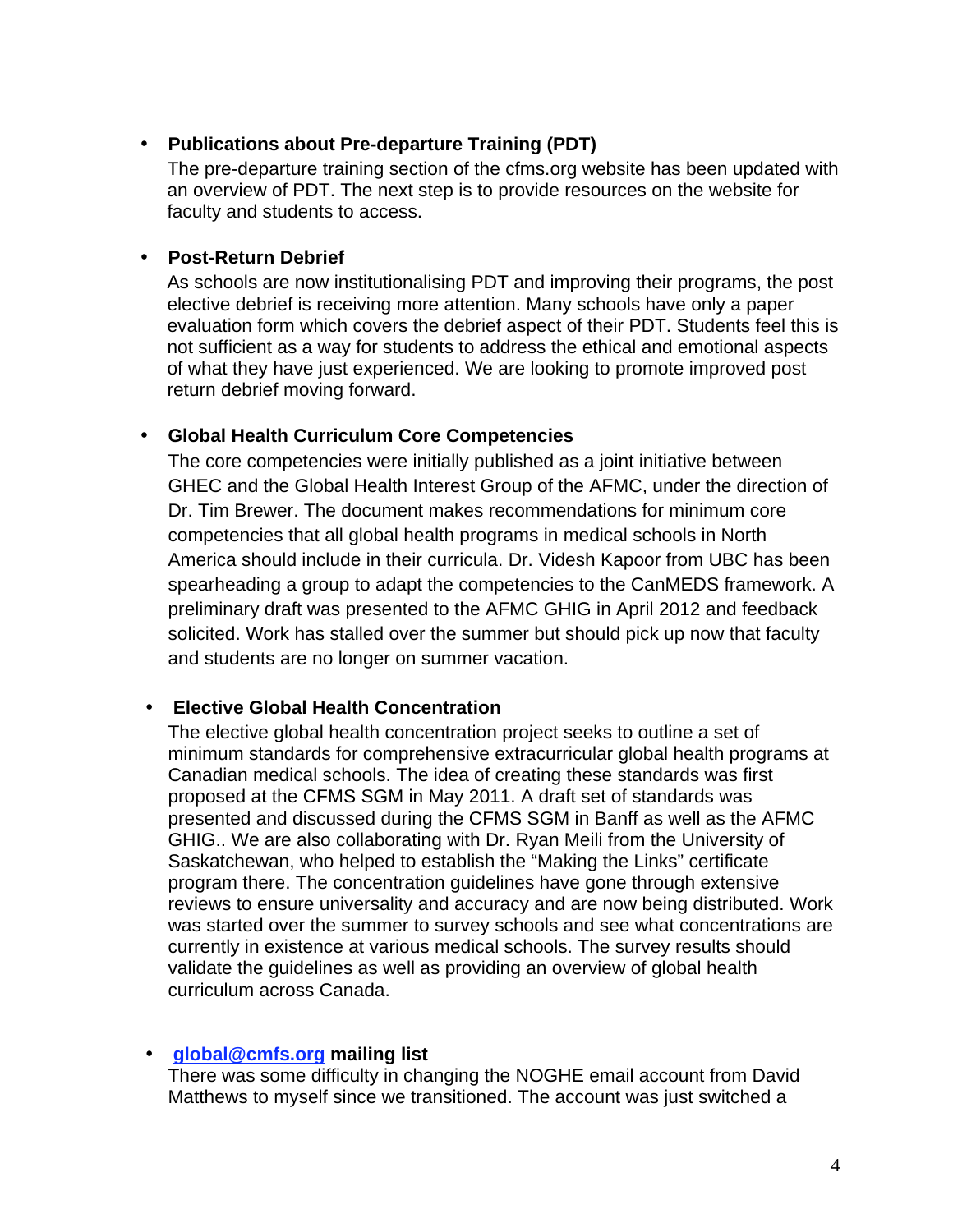couple weeks ago and I will begin disseminating global health opportunities through the listserv.

# **III. FOLLOW-UP, VISION, GOALS AND RECOMMENDATIONS FOR THIS POSITION**

# • **LOGHE Teleconference**

It is important to schedule LOGHE teleconferences at the beginning of next year to offer resources and advice to the incoming LOGHEs. Once I have contact information for the new LOGHEs I will schedule a teleconference.

# • **Pre-departure Training**

This year, the NOGHE will again work with all GHLs and LOGHEs to provide resources and suggestions for pre-departure training implementation. There is increased faculty involvement in developing research projects around PDT, in particular through a grant application being coordinated by Dr. Neil Arya at UWO. We are currently trying to determine how best the NOGHE might support and be involved in this project.

# • **Global Health Curriculum Core Competencies**

I will continue to work with Dr. Videsh Kapoor (UBC) and a team of students to refine the competencies and to develop a strategy to disseminate and promote them.

# • **Elective Global Health Concentration**

This year it will be a focus to disseminate the global health concentration guidelines widely to encourage all schools to offer a variant, and also to achieve as much cohesiveness in program implementation as possible. The survey results should help with achieving an overall view of global health concentrations across Canada.

# • **PDT Online Resource Library**

I will continue to collect resources and promote its use by GHLs and LOGHEs, as well as making it available to other partners.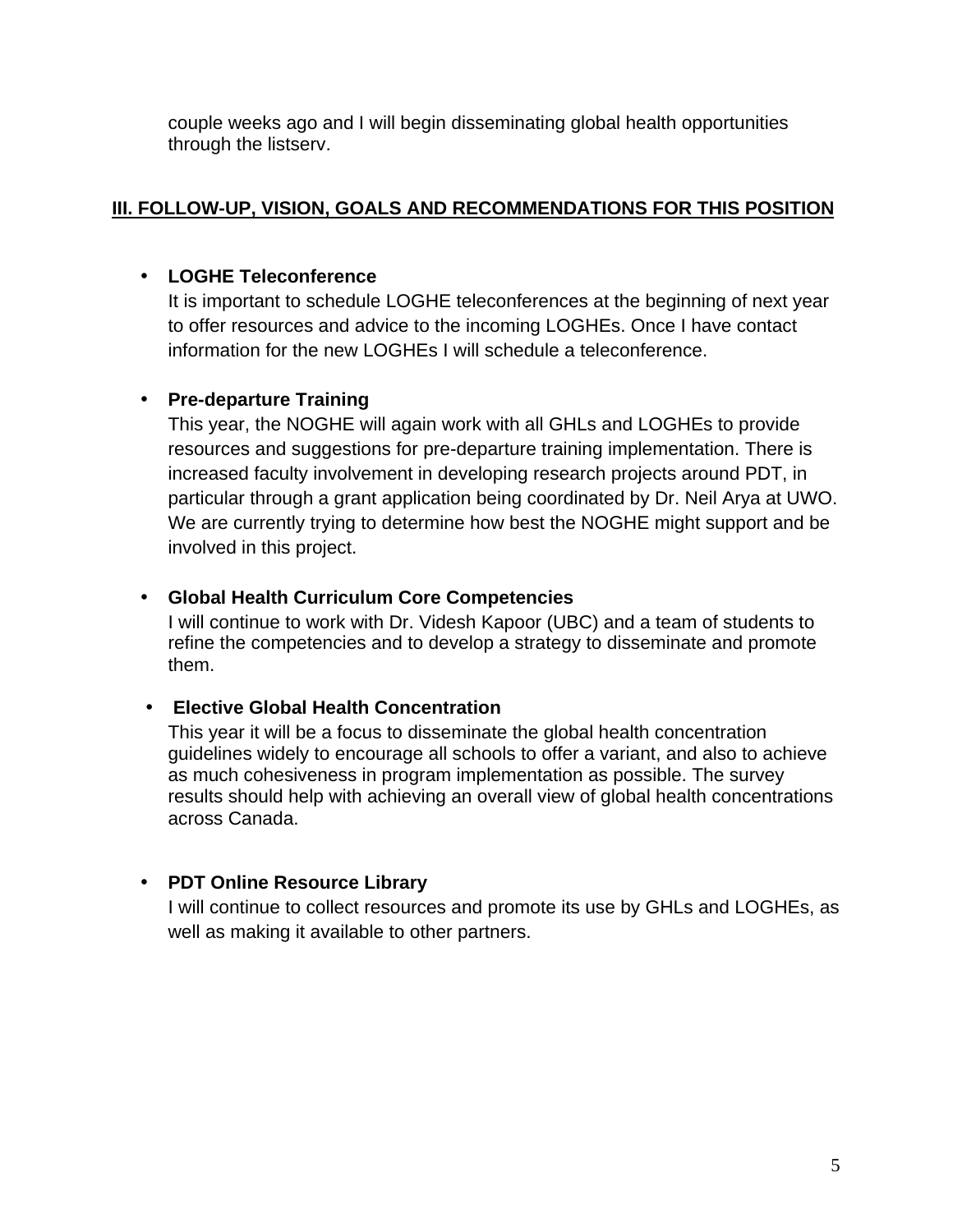# **IV. SUGGESTIONS FOR IMPROVEMENT**

# • **Collaboration with LOGHEs to ensure local engagement**

The LOGHE role was created with the intention of having a student leader dedicated primarily to PDT implementation. However, at some schools, GHLs are heavily involved with PDT implementation and have gained familiarity working with faculty members. Thus, they did not feel it would be in the best interest of PDT to switch the responsibilities to a new member of the team. At other schools, PDT is already faculty-led. This year, The focus will be on LOGHE collaboration in implementing PDT and the global health concentration. At schools where both of those are already faculty led the LOGHEs are more free to focus on other gaps in global health education present at their schools.

# • **Expanding scope of NOGHE portfolio**

The NOGHE portfolio has continued to expand, with increased emphasis on core global health curriculum and elective global health concentrations this year. While the current model of recruiting student leads for specific projects seems to be working well, we may wish to consider opportunities to better engage the LOGHEs and other interested students in national projects. It is important to ensure that existing projects, such as PDT, remain sustainable, while at the same time advocating for increased breadth and quality of global health education.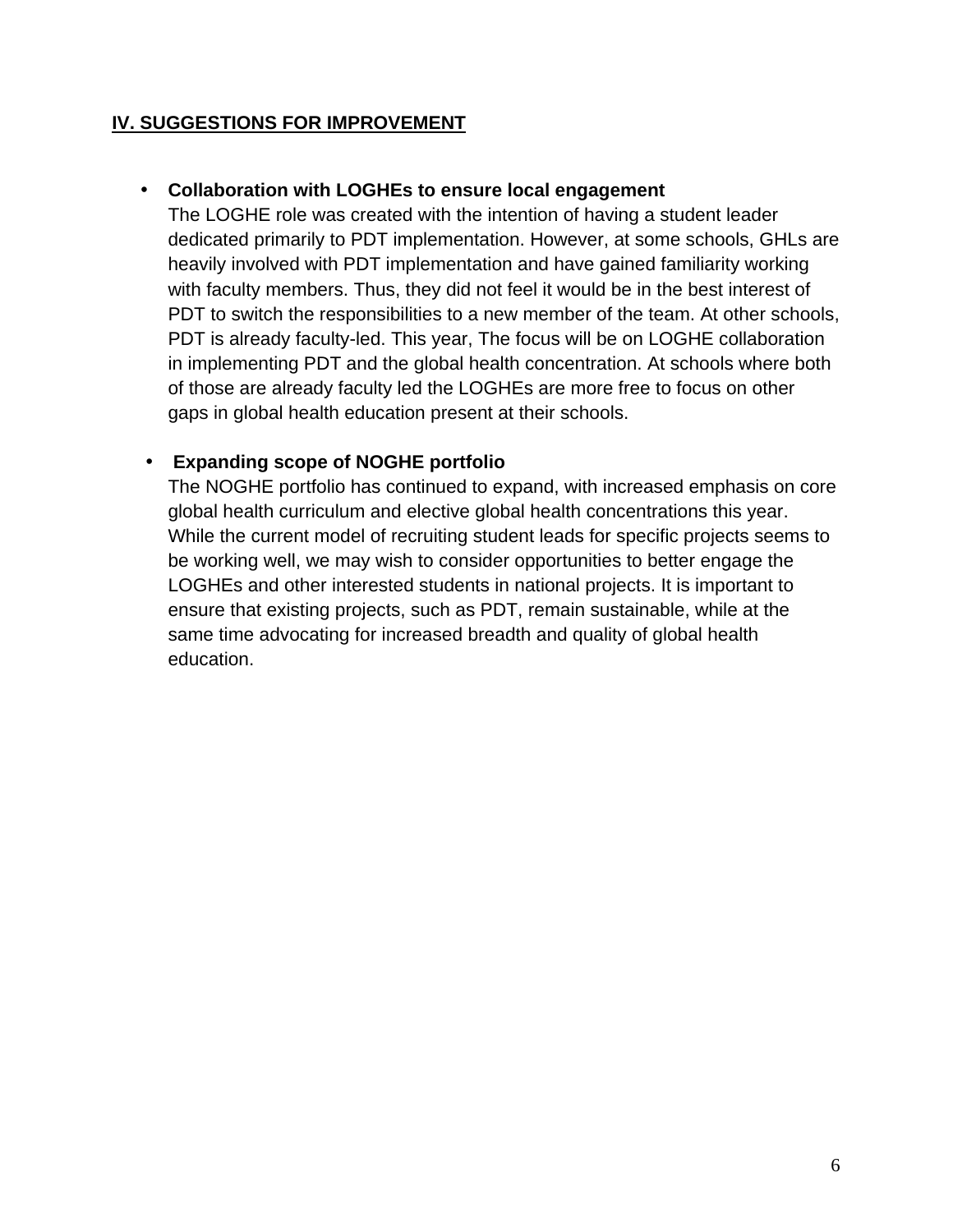# **National Officer of Human Rights and Peace**

**Submitted by: Kimberly Williams** 

### **1) Representation**

# **Selection of GHAs and NORP**

- selection rubric developed for GHA appointment and sent to GHLs to use at their discretion
- Waiting for GHA selection
- NORP role description updated, with a change to a 12 month term, but discussion on if a spring selection would be more beneficial to the role

# **Selection of Theme**

- Discussions on if the "Immigrant and Refugee Health" to be continued, based on evaluations from 2011/2012 GHAs this is uncertain
- More input is needed at the CFMS Annual General Meeting in September

# **National Advocacy Initiative**

*a) IFHP* 

- Letter-writing campaign regarding the IFHP
- GHAs have approached their respective student students to sign letters or petitions
- CFMS wrote a letter that was published on our webpage from the CFMS president
- CFMS signed on to endorse documents being put out by the refugee health network and other Canadian organizations against these changes
- GHAs worked with local organizations to help with the Day of Action which took place in June 2012
- A blog post on this topic including a fact sheet on refugees was posted on the CFMS website
	- *b) Book of Refugee & Immigrant Stories*
- GHAs and medical students collected 11 stories from immigrants and refugees from around Canada
- NORP collected recommendations from medical students at the IFMSA meeting in India in August in regards to how to improve refugee and immigrant health
- NORP and a Calgary medical student have compiled the stories, along with a literature review on the topic into a book
- The book also includes recommendations for changes that may help to improve health outcomes for these population groups
- Book to be released at CFMS AGM in September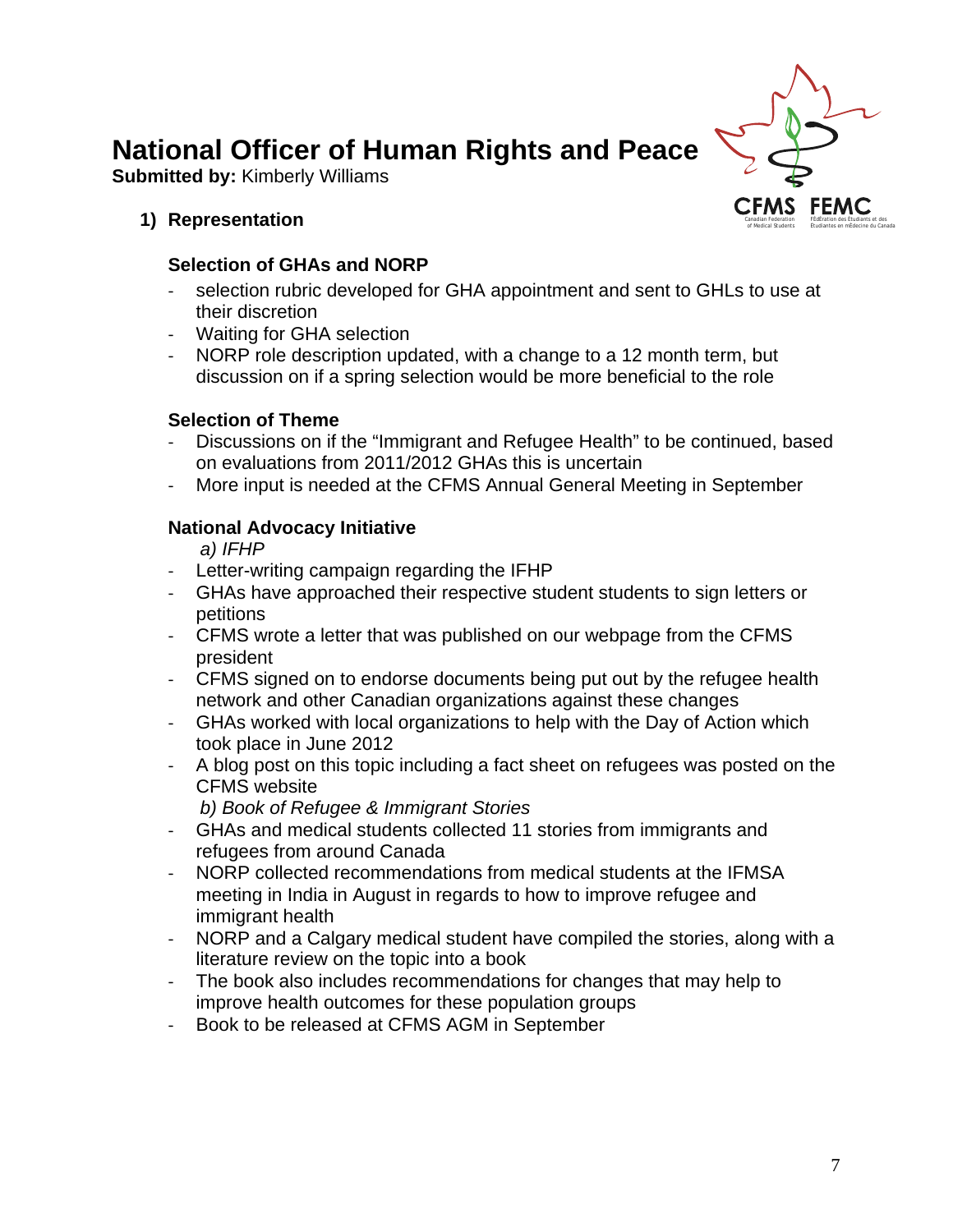### **Local Advocacy Initiatives**

All schools participated in some way in the Day of Action

### **2) Communication**

#### **Within GHAP**

- held January, February, March, May and September
	- o Continue to have short written reports from all GHAs prior to teleconference, so the substance can be discussed, rather than summaries of all activities
- ongoing use of listserv for IFHP projects
- regular use of Dropbox for file exchange (eg. posting teleconference minutes and reports)

#### **With PAC**

- most GHAs have communicated with their PAC rep, or at least know who they are
- communication with VP Advocacy is a weakness that needs to be improved upon

#### **With CFMS**

Three blogs have been posted on the CFMS website

#### **3) Service**

#### **National Training Event**

- To be held October 19-21, 2012 in Ottawa
- Have confirmed the hotel and waiting for confirmation of speakers
- Will include
	- o multiple small group and brainstorming exercises on setting expectations for the year, meaning of advocacy, project ideas
	- o an opportunity for social networking during lunches and one group dinner
	- o Advocacy video
	- o Media training
- Will
	- o stay under budget of \$8000
	- o and evaluations and minutes will be available on Dropbox

#### **Local Advocacy Training Events**

- To be discussed at training

#### **4) Plans & Challenges**

improve communication with VP-Advocacy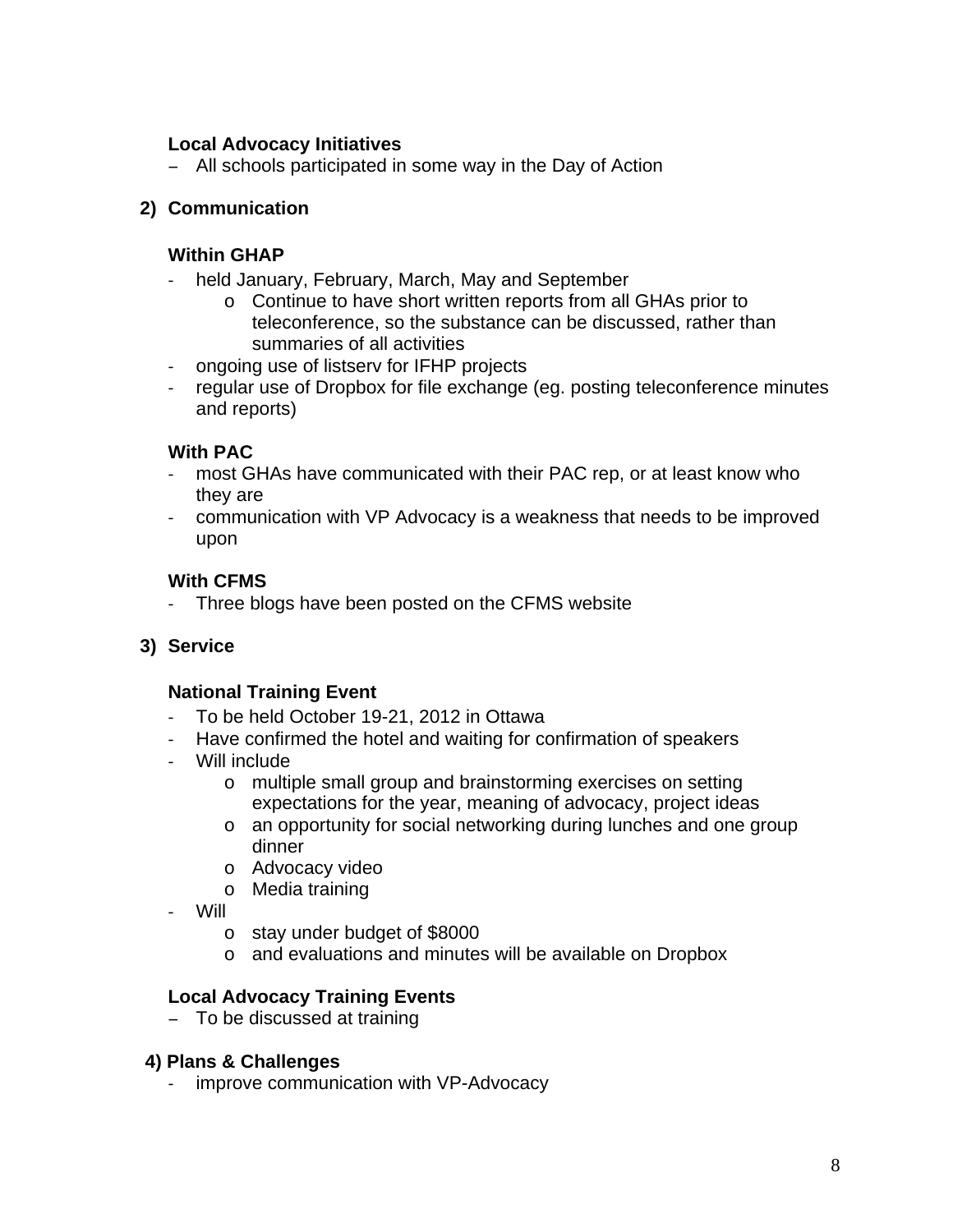- o exchange lists of GHAs and PAC reps to make sure they can communicate with one another
- o plan monthly e-mail correspondence with VP-Advocacy and quarterly teleconference to ensure coordinated strategy
- work on establishing objectives
	- o discussed at National Training Event, but still struggling to establish end-point of the current theme
- continue discussion of what advocacy means
	- o should we emphasize political advocacy, education and awareness campaigns, or a combination of both? May not need an answer, but the conversation is important.
- assess need for National Training Event to be in one geographical location, as opposed to online
- promote book of immigrant and refugee stories
- continue working on Transition Document living document that should be updated regularly
- gradual transition of role from Kimberly to new NORP
- begin to compile indicators of GHA outputs to be formalized by November 2012

# **5) GHAs**

Will Stokes, Memorial University

• New GHA selected, participated in Day of Action

Mira Zein, McGill University-

- In the process of GHA selection;
- Projects over the summer included getting people to go to day of action and letters to opposition and ministers against the cuts;
- Many students participated in our local Day of Action

Marlon Danilewitz, University of Ottawa –

- New GHA chosen
- process of organizing a conference
- held the second University of Ottawa Summer Institute on Refugee Health, aimed at training/networking leaders of refugee health programs at medical schools across Canada (ie Newcomer's Project UWO, Gateway Project, Making the links Saskatchewan..etc), we had positive feedback and will continue to facilliate collaboration across campuses
- incorporated a "Refugee Health" stream into the new Community Service Learning program where first years will be required to volunteer for 30hrs, run and coordinated through our Refugee Health Initiative interest group (aka HARP program)
- made a wack of signs and had students present to protest at 2 parliment hill protests and 3 occasions where cabinet ministers were giving an address
- At the Day of Action there were at least 10 students who particpated, we had a huge crowd so if they didn't arrive with me, I may not have seen them (the May 11 protest there was a great deal more as more students were still in town then)
- 2 of us spoke into the microphone :)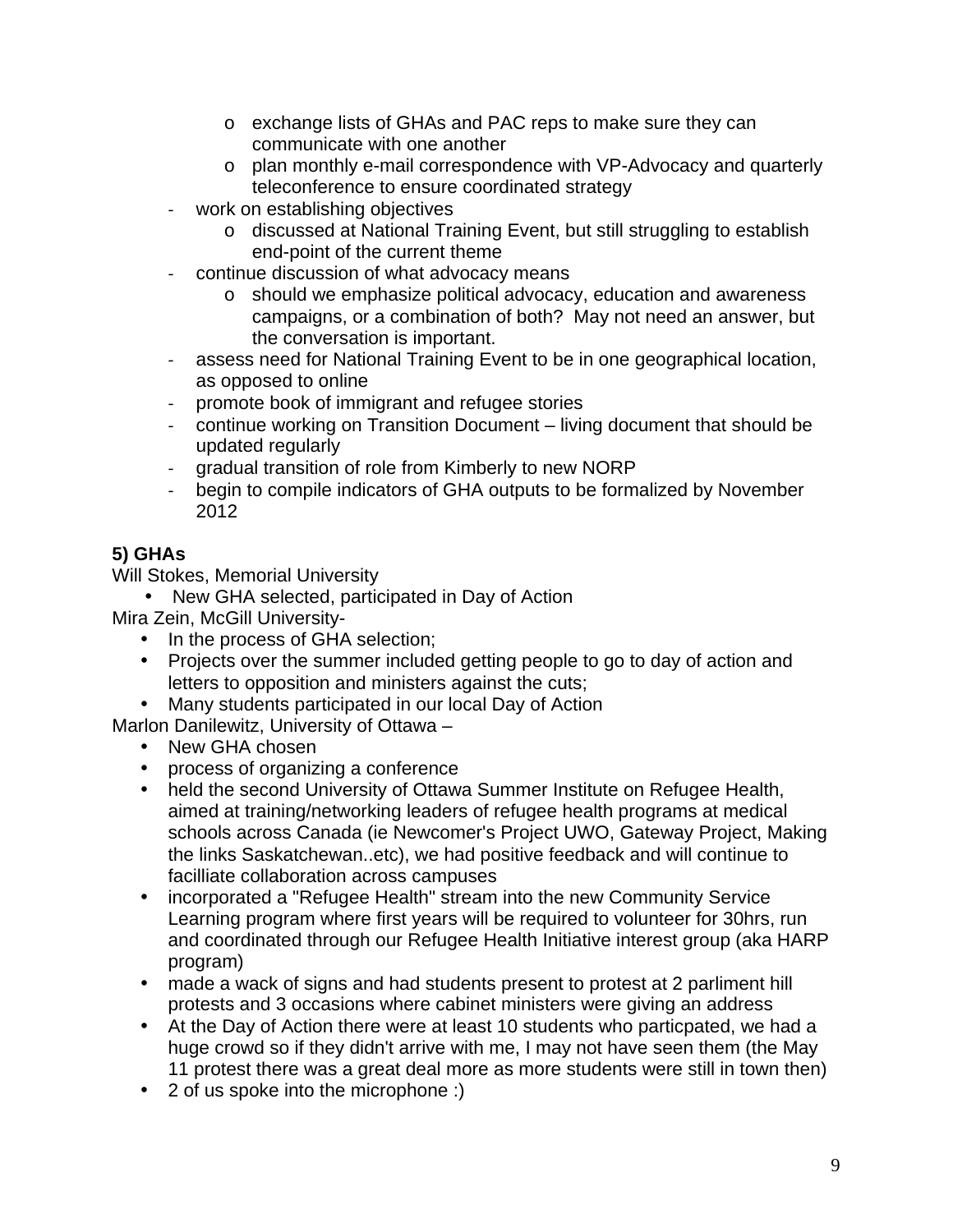Deepti Chopra, Queen's University

- I am currently in the process of selecting the new GHA
- No new projects have taken place over the summer. The school is still working on developing a special populations clinical skills session and a history taking project in collaboration with the Kingston immigrant centre.
- Kingston did not have students participating in the Day of Action but some people went to Toronto individually.

Alex Farag, University of Western Ontario

- couple of students participated in the protests to the cuts to the IFH program in Toronto and Windsor.
- I have been working on community outreach for a student-run clinic that we are hoping to start this year.
- We have been volunteering at the housing complex where we hope to build the clinic to establish ourselves in the community.
- About 15- 20 students from our school participated in the Day of Action in Windsor. It was organized by another Western student, Ryan Harriott. About 5 of us went to the action in Toronto.

Heather Shonoski, University of Manitoba

- I am in the process of selecting a new GHA along with the GH rep
- In association with the Immigrant and Refugee Health Group, we organized a lunch for students to come and learn about the recent changes to legislation. We had a doctor who is active in refugee health and a former refugee who is a busy community organizer.
- We had a good response and had about 20 students attend the day of action. We had about 200 buttons made up that we sold at the rally with the proceeds going to a local refugee organization.

Carol Wang, University of Alberta

- We haven't selected our new GHA yet, we are waiting for the GHL Jr to get elected and the 2 GHLs are responsible for selecting the GHA.
- Projects taken during the summer included: informing the medical students about the National Day of Action in partnership with the PAC Rep, writing letters of opposition to local politicians about our stance against the IFHP cuts, and composing a information sheet about the 59 Cents Campaign (which we are going to be launching soon), gathering refugee and immigrant stories of the book.

• I couldn't personally attend the Day of Action due to work related constraints. But the PAC rep and I wrote a speech that was read out by a faculty at the protest.

Rachel Lim, University of Calgary

- In the process of selected new GHA
- Over 20 students participated in the Day of Action
- Navi Bal, University of Saskatchewan

• In the process of selected new GHA

- Tamara Delorme, Northern Ontario School of Medicine
	- In the process of selected new GHA

Gabriela Glattstein Young, McMaster University

• In the process of selected new GHA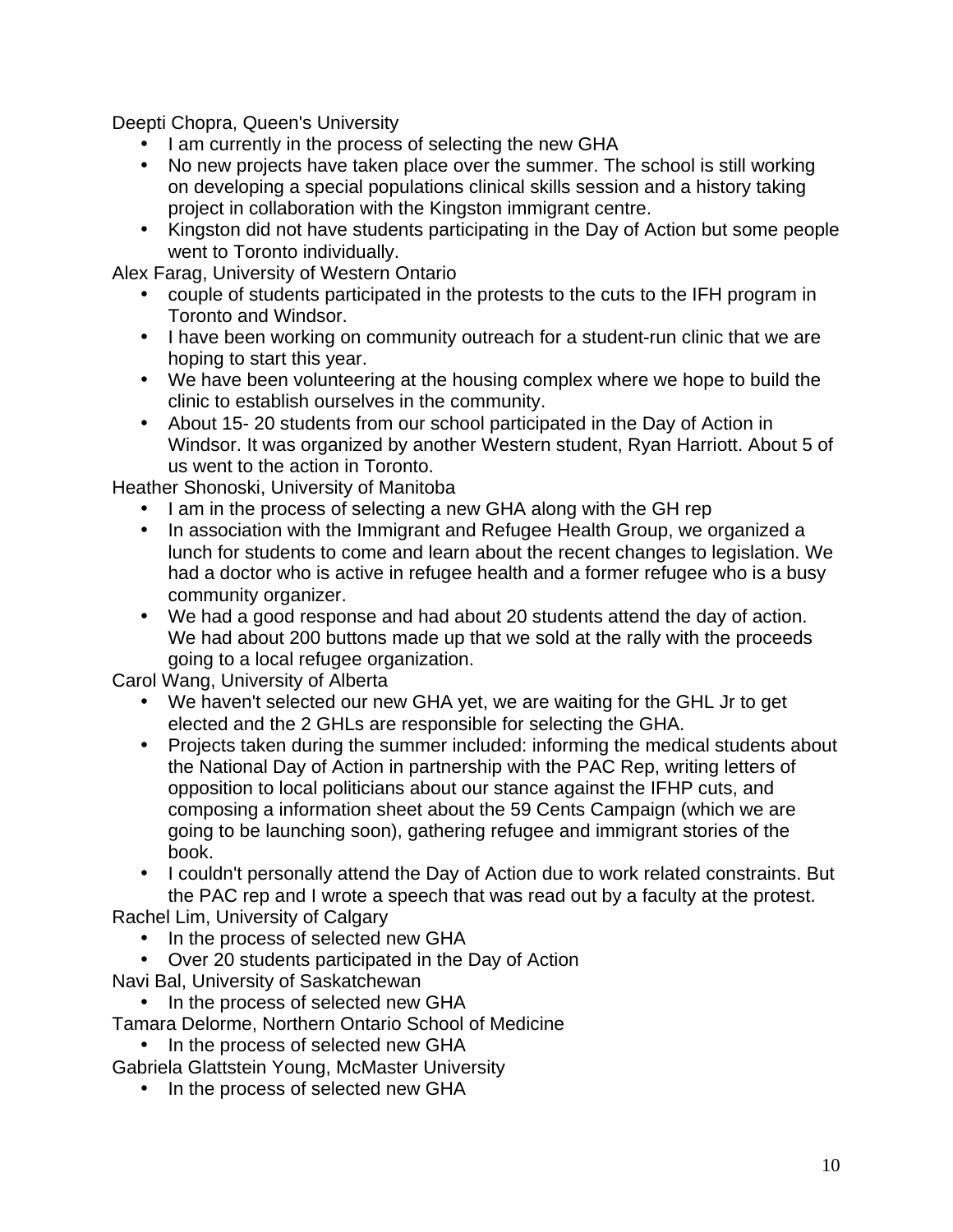Karen Li, University of Toronto

• In the process of selected new GHA Erica Lasher, Dalhousie University

• In the process of selected new GHA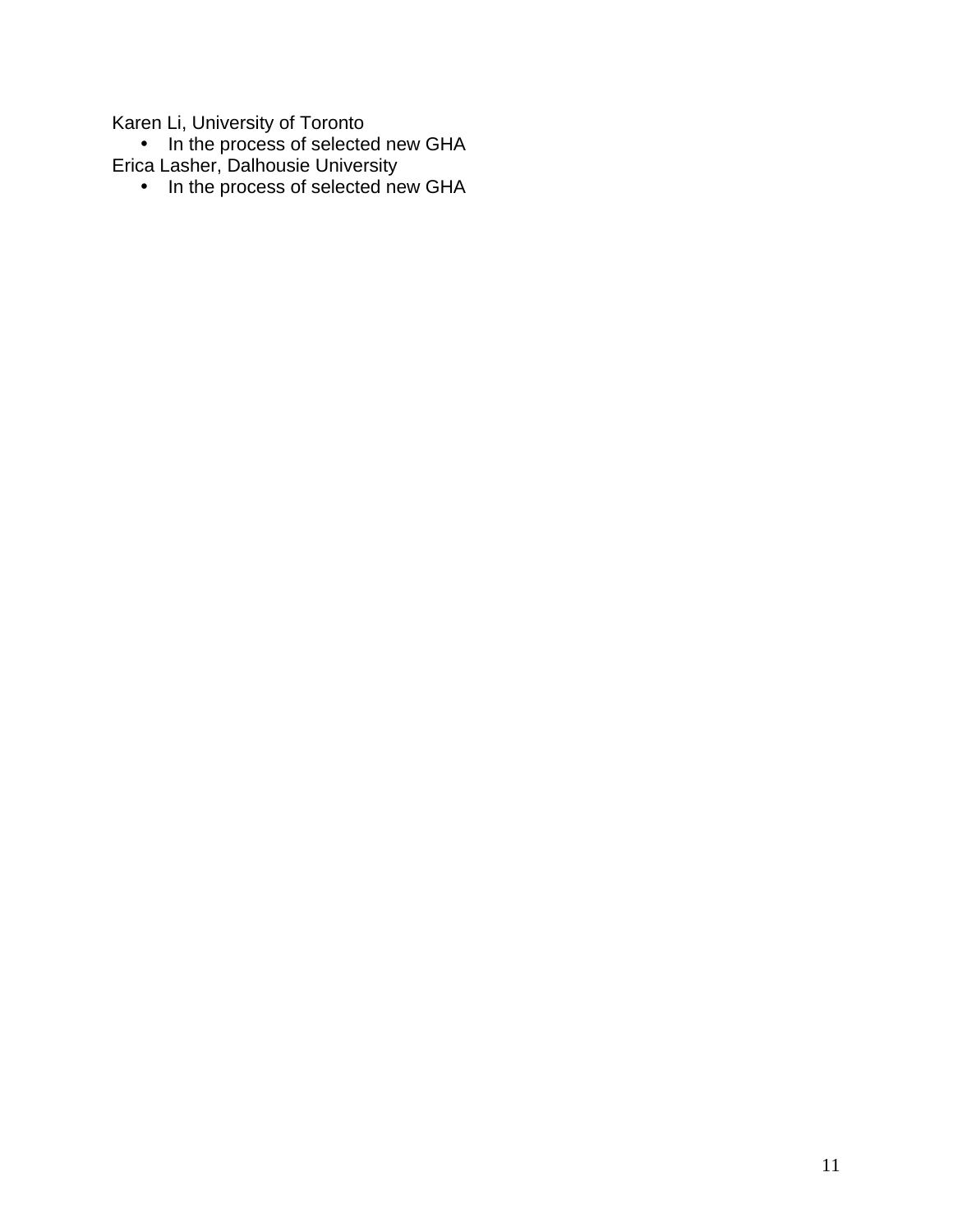# **National Exchange Officer Report**

**Submitted by:** Alison Lee / Theresa Lee



# **I. DESCRIPTION OF POSITION:**

The National Exchange Officers (NEOs) are responsible for coordinating the extensive research and clinical exchange program within the IFMSA. As NEOs, we are responsible for assisting local committees in setting up incoming student placements, selecting outgoing participants, and organizing pre-departure training. As the exchange program is dynamic, we continually assess and improve the quality of the IFMSA exchange program on a year-to-year basis. Due to the large amount of responsibility that the NEO has, we now have one NEO/NORE dedicated to incoming elective students, and one dedicated to outgoing Canadian medical students.

Key roles for the NEO-outgoing this year included revising the exchange conditions for Canada, revamping the CFMS exchange website to include up to date information, updating the online application form to reflect the new exchange opportunities, assisting with LEO selection and orientation, selecting the next NEO-outgoing, signing exchange contracts for the following year, and selecting and placing CFMS students for international summer exchanges.

Key roles for the NEO-incoming this year included revising the exchange conditions for Canada, renewing the CFMS' contracts for hosting visiting students with Canadian medical schools, updating the IFMSA Project Database with information pertaining to new/active/obsolete research opportunities, updating the CFMS' information on and transferring contracts to the new IFMSA database, assisting with NEO-outgoing selection, assisting with LEO selection and orientation, signing exchange contracts for the 2013-2014 year, and placing international students in both clinical and research exchanges at participating Canadian universities for all months.

# **II. ACTIVITIES:**

# **NEO-outgoing:**

- Aug 2011 IFMSA August Meeting in Copenhagen, Denmark
- Sept 2011 AGM 2011 in Calgary, Alberta
- Updating forms, applications, website
- Oct 2011 Teleconference
- Hiring of the new NEO-incoming
- Nov-Feb Deadline for CFMS student application Deadline for selection of LEO Jrs. Selection of CFMS students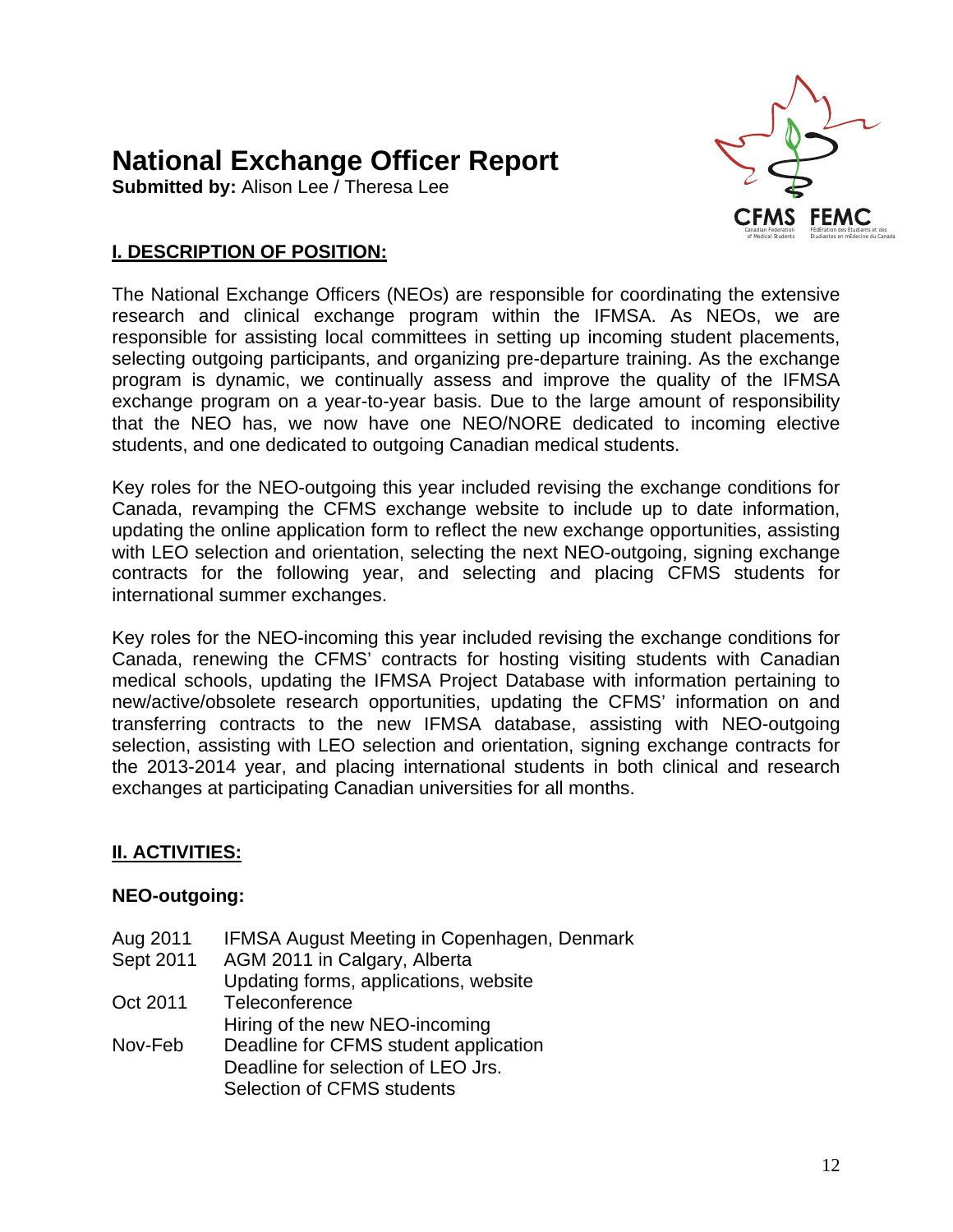|          | Collection of pertinent forms and cheques                                |
|----------|--------------------------------------------------------------------------|
| Mar 2012 | IFMSA March Meeting in Ghana (did not attend)                            |
| Apr 2012 | Presentation on IFMSA exchanges at the UBC Research Forum                |
|          | SGM 2012 in Banff, Alberta                                               |
| Apr-Aug  | Preparing for signing of contracts                                       |
|          | Ensuring outgoing students receive Card of Acceptance on time            |
|          | Troubleshooting exchange problems (unable to place student, cancellation |
|          | of exchanges)                                                            |
| Aug 2012 | <b>IFMSA August Meeting in Mumbai, India</b>                             |
| Aug-Sept | Revamping the CFMS website to ensure up to date information on           |
|          | new exchange locations                                                   |
|          | Selection of new NEO-outgoing                                            |
|          | Editing of updated LEO handbook                                          |
|          | Editing of online exchange application form                              |

# **NEO-incoming:**

Oct 2011 Handover from previous NEO-incoming Nov-Feb Placement of incoming students Investigation of affordable malpractice insurance options Mar 2012 IFMSA March Meeting in Accra, Ghana Apr 2012 CFMS SGM 2012 in Banff, Alberta (did not attend) Apr-Aug Continuation of incoming student placement process Preparation for contract signing Troubleshooting exchange problems (e.g. inability to place incoming students, cancellation of exchanges, visa issues, housing issues, postponement requests, etc.) Creation and refinement of streamlined, more user-friendly reimbursement package for LEOs and host students Aug 2012 IFMSA August Meeting in Mumbai, India Aug-Sept Continuation of incoming student placement process Assistance with selection of new NEO-outgoing Updating CFMS information on new IFMSA database Transferring contracts to new IFMSA database Finalizing contracts with Canadian medical schools

# **Portfolio Updates: NEO-outgoing**

# **General:**

There were 404 applicants for exchanges this year from Canadian medical students. There were a total of 60 contracts signed (2012-2013). Of these, 56 exchanges were filled, while 4 exchanges were either unfilled, postponed, or cancelled. All the agreement forms were received by myself, and all students going on exchange submitted their \$300 certified cheque for unilateral exchanges, or \$900 certified cheques (if bilateral exchange). In regards to outgoing exchanges, I handled issues of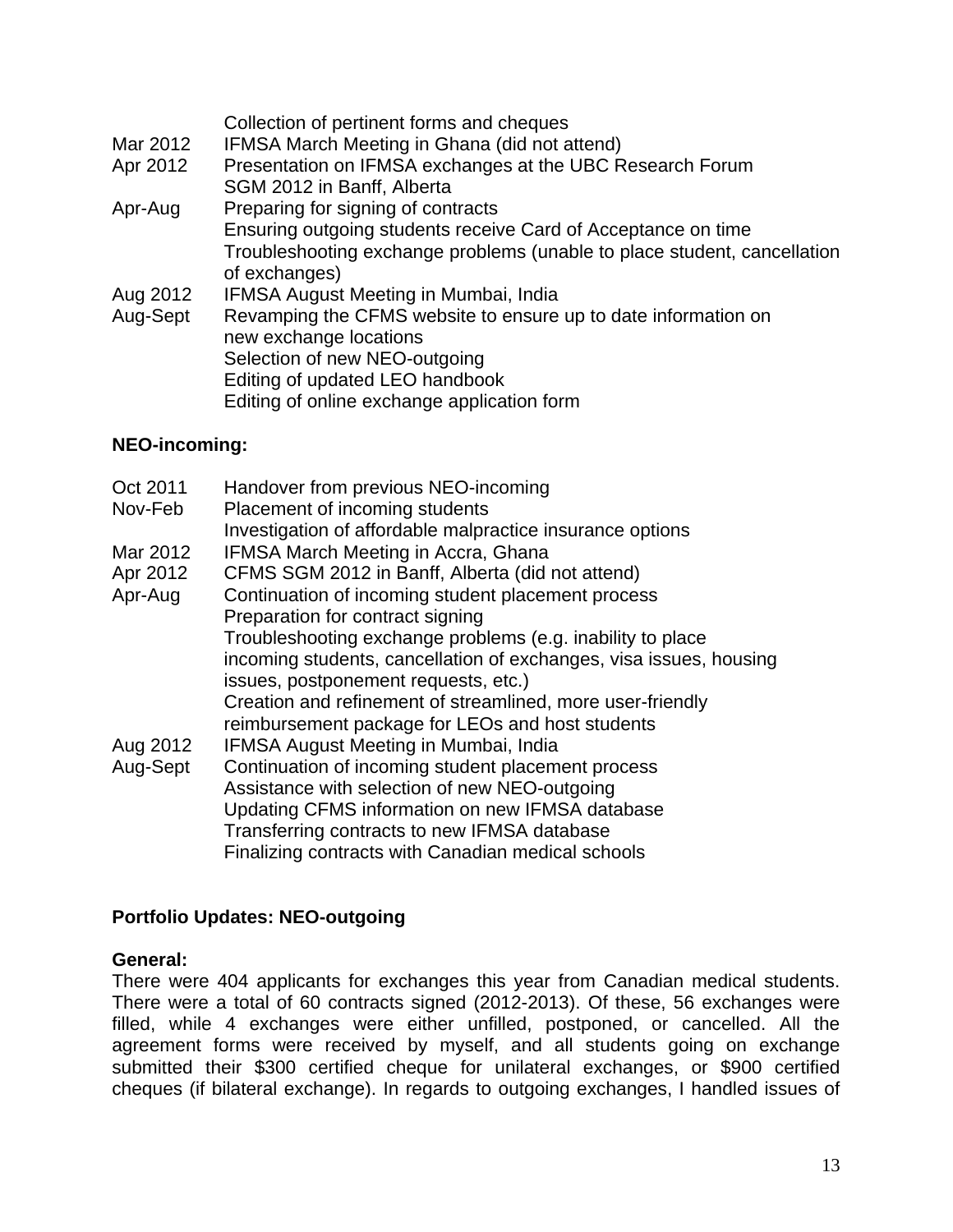late exchange placements by the exchange country, or issues of placing students in electives. I also had to resolve issues with a few dissatisfied outgoing students, which were most often related to subpar housing and some disorganization in the clinical exchange aspect.

We signed a total of 66 outgoing exchanges at the August Meeting 2012 in Mumbai, India. Our goal was to sign a few contracts with a large number of countries in order to diversify the country selection for students. The total number of outgoing exchanges is limited by the number of incoming students our Canadian universities are able to accommodate, and also the ability for incoming international students to obtain malpractice insurance.

I also decided to choose the new NEO-outgoing a month earlier this year to allow the him/her a longer handover and transition process before the selection of new exchangees, which can be overwhelming. With the new database being put in place this coming year, there will be a larger learning curve for the new NEO-outgoing. My goal is to have the newly selected NEO-outgoing attend the CFMS AGM conference in Winnipeg, Manitoba so that he/she can 1) meet Theresa (NEO-incoming), 2) become acquainted with the GHLs and hopefully liaise with them in the future, 3) have Theresa run through the old and new database with the new NEO, since I will not have had any experience with using the new database.

# **SCOPE:**

Of the 60 outgoing exchanges in exchange period 2012-2013, there were 45 SCOPE projects, of which 34 were bilateral and 11 were unilateral. Currently, all SCOPE exchanges are filled. At the August Meeting in Mumbai, India, we signed a total of 66 outgoing exchanges. 48 are SCOPE projects, of which 29 are bilateral and 19 are unilateral. Our goal at this conference was to diversify exchange locations, which we ultimately were successful at doing. We once again anticipate having more student interest in clinical exchanges.

# **SCORE:**

Of the 60 outgoing exchanges in exchange period 2012-2013, there were 15 SCORE projects, of which 13 were filled. At the August Meeting in Mumbai, India, we signed a total of 66 outgoing exchanges. 18 are SCORE projects, of which 16 are bilateral and 2 are unilateral.

# **Portfolio Updates: NEO-incoming**

# **General:**

There were a total of 45 positions between both SCOPE and SCORE programs for incoming students (2012-2013) with 41 applicants thus far. Two of the SCOPE positions will remain unfilled. I am still in the process of placing students (ongoing throughout the year); receiving and forwarding their supporting documents; issuing invitation letters for SCORE students' visas; sending SCOPE and SCORE certificates; helping to coordinate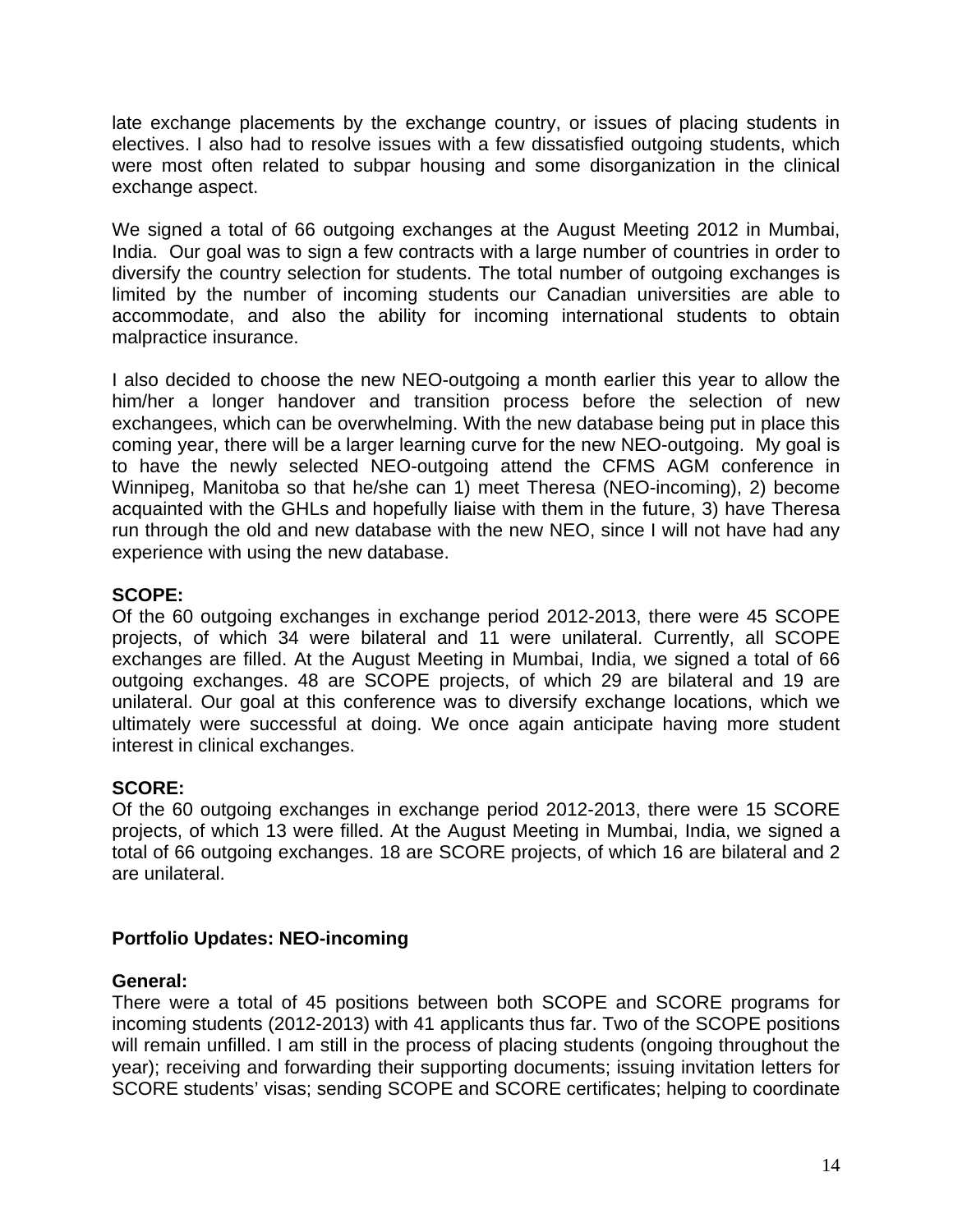housing, pocket money distribution, and reimbursement for these items from the CFMS; and investigating alternatives for obtaining malpractice insurance coverage. Currently, I am handling inquiries from incoming students, and am updating NEOs/NOREs and their students on the status of their applications. I have encountered issues with students canceling or asking to postpone their exchanges at the last minute, primarily due to difficulties with obtaining visas in a timely fashion, but also because they sometimes cannot be accommodated in any of their cities of choice due to the (1) inability to access affordable malpractice insurance, (2) inconvenience of the desired month of exchange (e.g. pre-CaRMS period is often unavailable), and (3) limited positions at certain universities (e.g. Vancouver, Edmonton, London, and Toronto were already full quite early in the year).

# **SCOPE:**

There have been 26 SCOPE students in 2012-2013, of whom 11 have completed their exchanges, and 8 who are currently awaiting placement. There are 7 contracts are still unused (2 of which will likely remain so), and there were 4 additional students placed from the previous exchange year. Although there is significant interest in the SCOPE program on a global scale, and despite the fact that an exchange to Canada is a highly coveted opportunity, some countries opt not to send students regardless of bilateral agreements due to the numerous restrictions outlined in our exchange conditions, e.g. limited months available, limited locations offering insurance, limited opportunities for those in their penultimate year of study, early deadline for applications (i.e. minimum 6-7 months in advance), etc. We had difficulties placing 5 students this past summer, 3 of whom cancelled, and 2 of whom have postponed their exchanges to the 2013-2014 exchange year. We had an additional 2 late cancellations in July and August, and are currently having trouble placing 3 additional incoming students in November and December, which may result in further postponements or cancellations. At the August Meeting in Mumbai, India, we signed 48 contracts under the SCOPE program for 2013- 2014 with 29 incoming students anticipated via bilateral agreements and 3 postponed incomings from 2012-2013.

# **SCORE:**

There were 11 incoming SCORE students, of whom 1 was unable to be placed and will be pursuing his exchange in August 2013; 0 unused contracts; and 3 additional students from the previous exchange year whom I attempted to place (but 2 cancelled due to visa issues, and 1 postponed until the next exchange year). All of these positions were filled as expected, since it is much easier for incoming students to pursue research projects due to the lack of malpractice insurance requirement in general and less stringent visa regulations, given that they typically do not work in a hospital environment. At the August Meeting in Mumbai, India, we signed 18 contracts under the SCORE program for 2013-2014 with 16 incoming students anticipated via bilateral agreements and 2 postponed incomings from 2012-2013.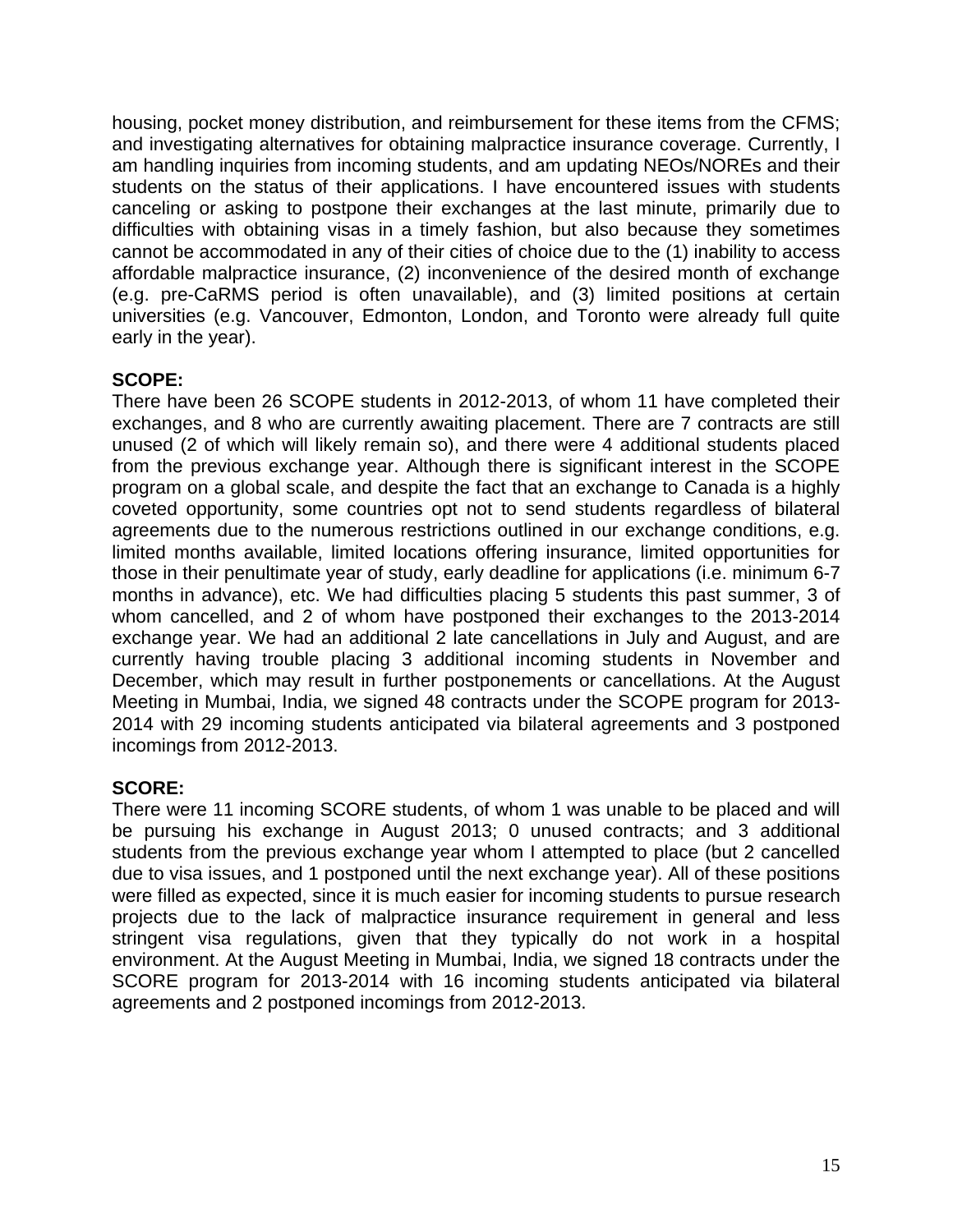# **III. FOLLOW-UP, VISION, GOALS AND RECOMMENDATIONS FOR THIS POSITION**

Issues remaining for this term include:

- 1) Becoming acquainted with the new database to ensure that exchange applicants will have an easy time with filling out their application forms.
- 2) Having the LEOs sign up for an account on the new IFMSA database as well and training them how to use the new database once it is fully implemented.
- 3) We need to look at the budget to develop a contingency plan should the cost of housing more frequently exceed \$600 per incoming student. Currently, we host fewer incomings than the outgoings we send, which permits a small degree of flexibility, but given that we also provide \$100 of pocket money per incoming in lieu of boarding to assist with groceries, and that finding affordable housing in certain cities can be quite challenging, we may need to adjust our numbers.
- 4) Providing a way for incoming students to access the supporting documents specific to each school that does not accept the CFMS' Canadian Application Form, e.g. immunization forms. With the development of the new SCOPE/SCORE database, this should be achievable, but we may need to host these forms elsewhere if this database is not sufficient before we begin to receive applications for the 2013-2014 exchange year. It would help streamline the application process.
- 5) Continuing to investigate affordable options for incoming students who cannot access malpractice insurance in their home countries. At the moment, only 5 of the 11 participating schools have the capacity to sell insurance directly to international students, which costs between \$150- 500. However, these schools have limited positions available. Canadian companies, such as HKMB HUB and Creechurch International, typically charge a minimum of \$2000, which is far too expensive for the vast majority of students. There was formerly some discussion about creating a two-tiered system of clinical clerkships and clinical observerships, with the latter not requiring insurance. However, the major issues with this idea are (1) losing the assistance of VSE offices, as they will not facilitate the organization of observerships, which would mean that we would have to seek preceptors independently through each of the provincial Colleges of Physicians and Surgeons, and (2) the difficulty of enforcing strict observerships to prevent medico-legal liability.

# **IV. SUGGESTIONS FOR IMPROVEMENT:**

We believe that it is imperative to continue the system of two NEOs, one for outgoing students and one for incoming students. This year, we had planned to have a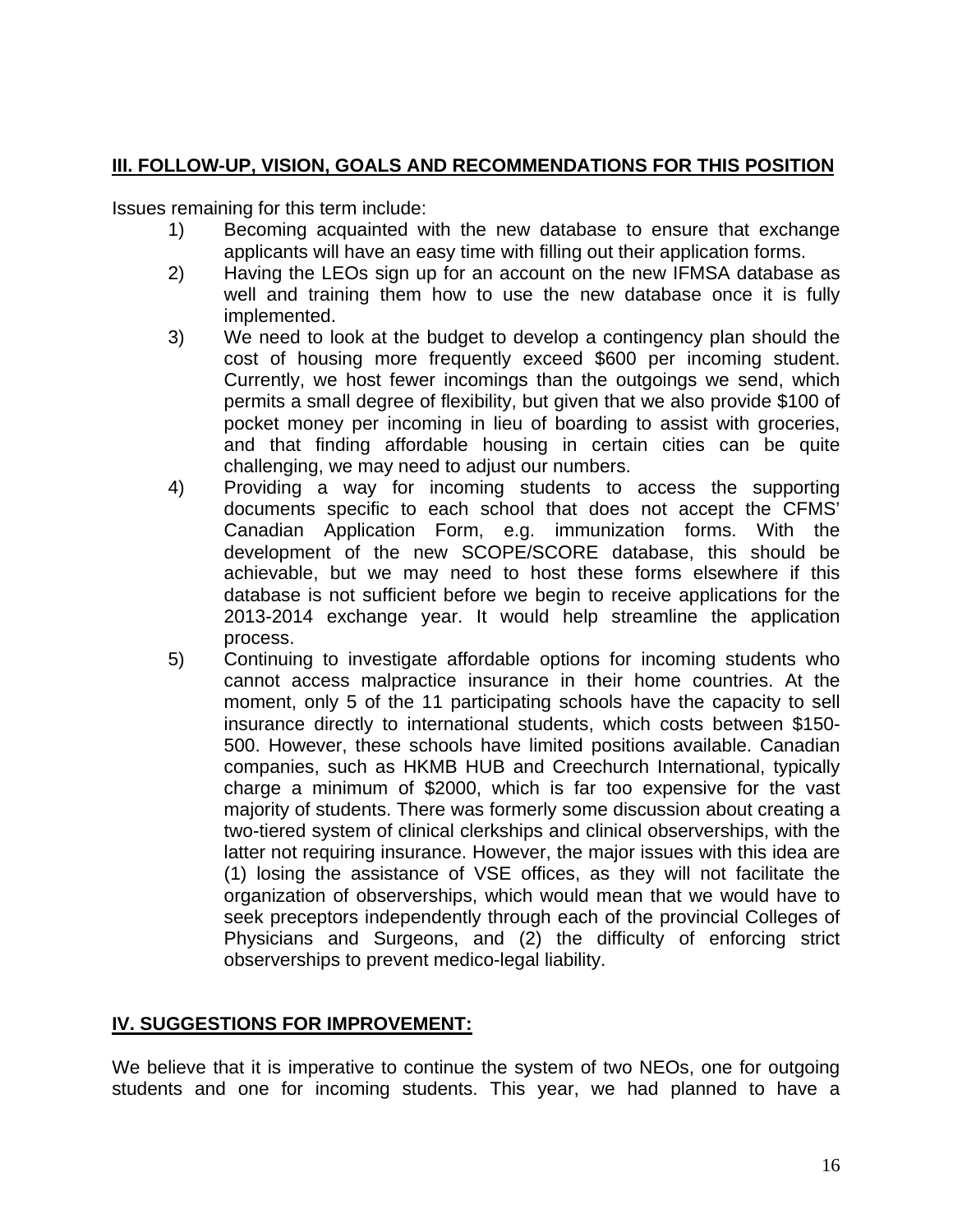teleconference meeting with all the old and new LEOs to formally introduce them to the program and to outline responsibilities; however, due to scheduling and time conflicts, we were not able to organize one for this year.

- 1) The next NEO-outgoing should liaise with the NEO-incoming to organize two such teleconference meetings per year in the future, as I think it may help solidify the importance of the LEOs.
- 2) The next NEO-outgoing should make an effort to ensure that both LEOs and GHLs are cc'ed on exchange related announcements to ensure that each school has a team that supports the exchange students (both incoming and outgoing).
- 3) The timeline for selection of NEO-outgoing should be discussed during the new NEO-outgoing's term in order to ensure smooth transition to the following successor. Currently, the selection of the NEO-outgoing is earlier than the other NO positions, and the benefits of an earlier selection time for the NEO-outgoing should be assessed.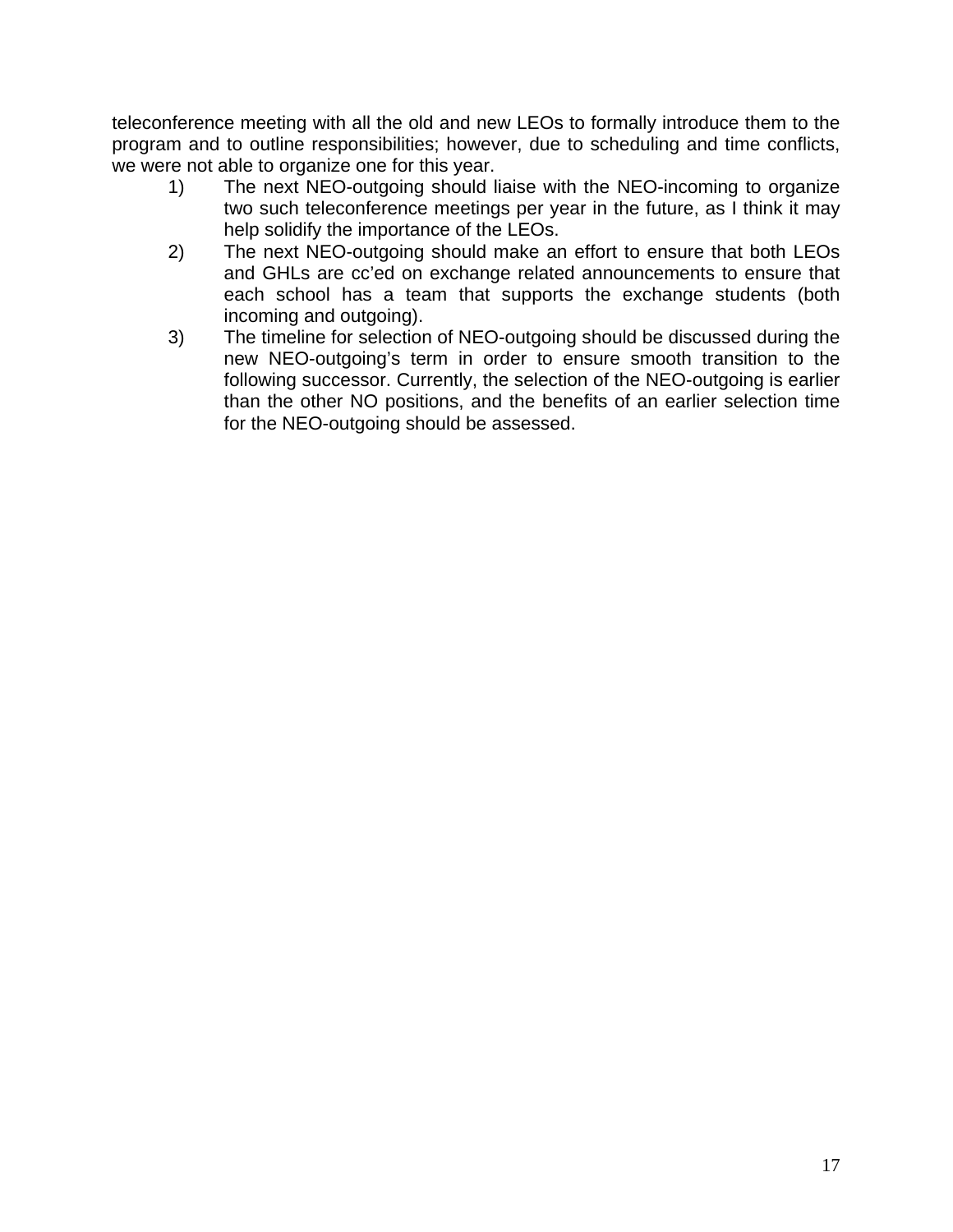# **National Officer of Partnerships**

**Submitted By:** Neil de Laplante



# **I. DESCRIPTION OF POSITION:**

The goal of the National Officer of Partnerships is to improve the accessibility of global health opportunities for medical students through the effective establishment, development, and maintenance of partnerships. The NOP further facilitates internal communication within the CFMS Global Health Program and is responsible for the GHP website. The role of the NOP has been moving steadily towards communications this year and now also includes administration of the GHP mailing list and Twitter account (@CFMSglobal).

# **II. ACTIVITIES:**

# Meetings

- UWO Transcending Borders Global Health Conference (London, Ontario):
	- o Lead a student leadership workshop with Dax Biondi (PGY-1 at Western, Hungry for Change Gala) and Dave LaPierre (PGY-2 at Western, Sharing in Health)
- CNIS Norman Bethune Roundtable (Toronto)
	- o Attended one day of conference on Surgery in Global Health
- Rio+20 United Nations Conference on Sustainable Development (Rio de Janeiro, Brazil):
	- o Attended as an International Federation of Medical Students' Associations (IFMSA) delegate
	- o Helped WHO track health negotiations, made word clouds of negotiating text and helped highlight areas of strength and weakness in the outcome document graphically through text mining. Some of these word clouds were included in daily negotiations summary emails and used on WHO websites.
	- o Met with Margaret Chan to provide student perspective on negotiations and healthcare systems challenges.
	- o Published article in The Lancet: "Health in the Rio+20 Negotiations" http://www.thelancet.com/journals/lancet/article/PIIS0140-6736(12)61538-

# 4/fulltext

- United Nations post-2015 Development Agenda Negotiations
	- o Plan to attend a meeting as IFMSA delegate at UN headquarters in New York City either in November or January.
	- o Continuing coordination with Health Cluster of NGOs on post-2015 development agenda
- IFMSA-WHO Climate Health Webinar Series
- Partners in Health Canada Student planning meetings
- World Bank Health and Climate Change Group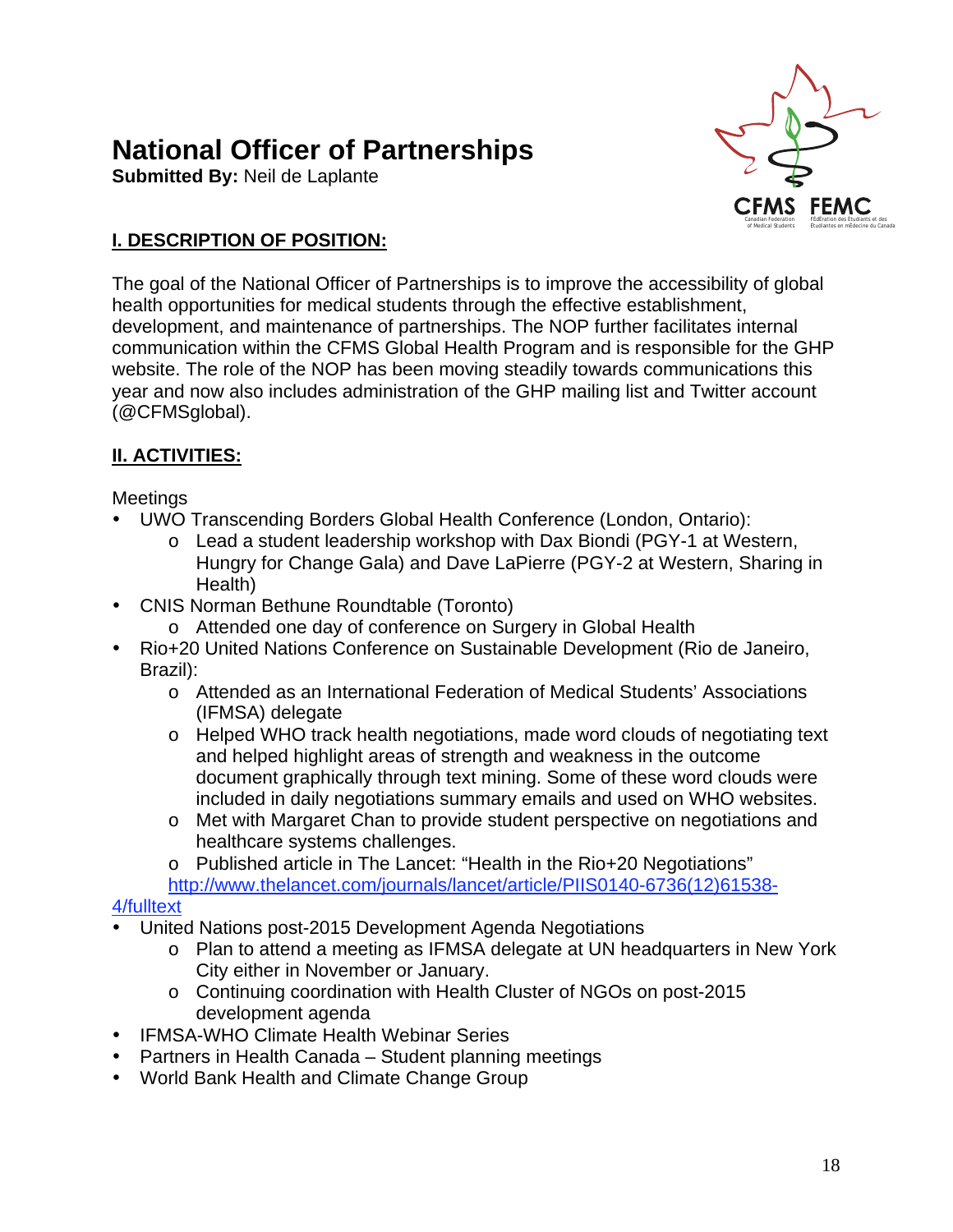Partnership Assessment

- Partnership Assessment Rubric
	- o Moving towards a formal process to evaluate new partner organizations and current partnerships
	- o Emphasis on goal-driven partnerships and clear role definition
	- o Developing three partnership tiers and expectations for each tier:
		- **Core CFMS-led initiatives (eg. Pre-Departure Training)**
		- Core Partner-led initiatives/bodies (eg. IFMSA)
		- **Endorsed/Affiliated projects (eg. Sharing in Health)**
	- o Full annual review of partner organizations and projects will be completed over the summer with VP-GH.
- Partner Organizations
	- o CFMS-led
		- Global Health Advocacy Program
		- Aboriginal Health Program
		- **Pre-Departure Training** 
			- IFMSA-Quebec
			- Canadian Medical Association (CMA)
			- Canadian Society for International Health (CSIH)
			- IFMSA Projects Support Division
			- Association of Faculties of Medicine of Canada Global Health Resource Group (AFMC-GHRG)
	- o Endorsed/Affiliated Projects
		- Sharing in Health
		- **Global Health Certificate Project**
		- **Global Health Mentorship Project**
		- **Partners in Health Canada**
	- o Partner Organizations
		- **F** IFMSA, IFMSA ThinkGlobal Small Working Group
			- Co-leading IFMSA submissions on the post-2015 development agenda and the Sustainable Development Goals to governmental panels and NGO groups.
			- IFMSA white paper on climate health forthcoming.
			- The IFMSA
		- **IFMSA-Quebec**
		- PAMSA (Pan-American Medical Students' Association)
		- CAIR (Canadian Association of Interns and Residents) Policy and Advocacy Committee
		- **Ontario Medical Association Scrub In column**

Global Health Website and Mailing Lists

- The NOP portfolio has taken over responsibility for the GHP website (cfms.org/global).
- The site has been reorganized around pages for individual projects rather than officer portfolios.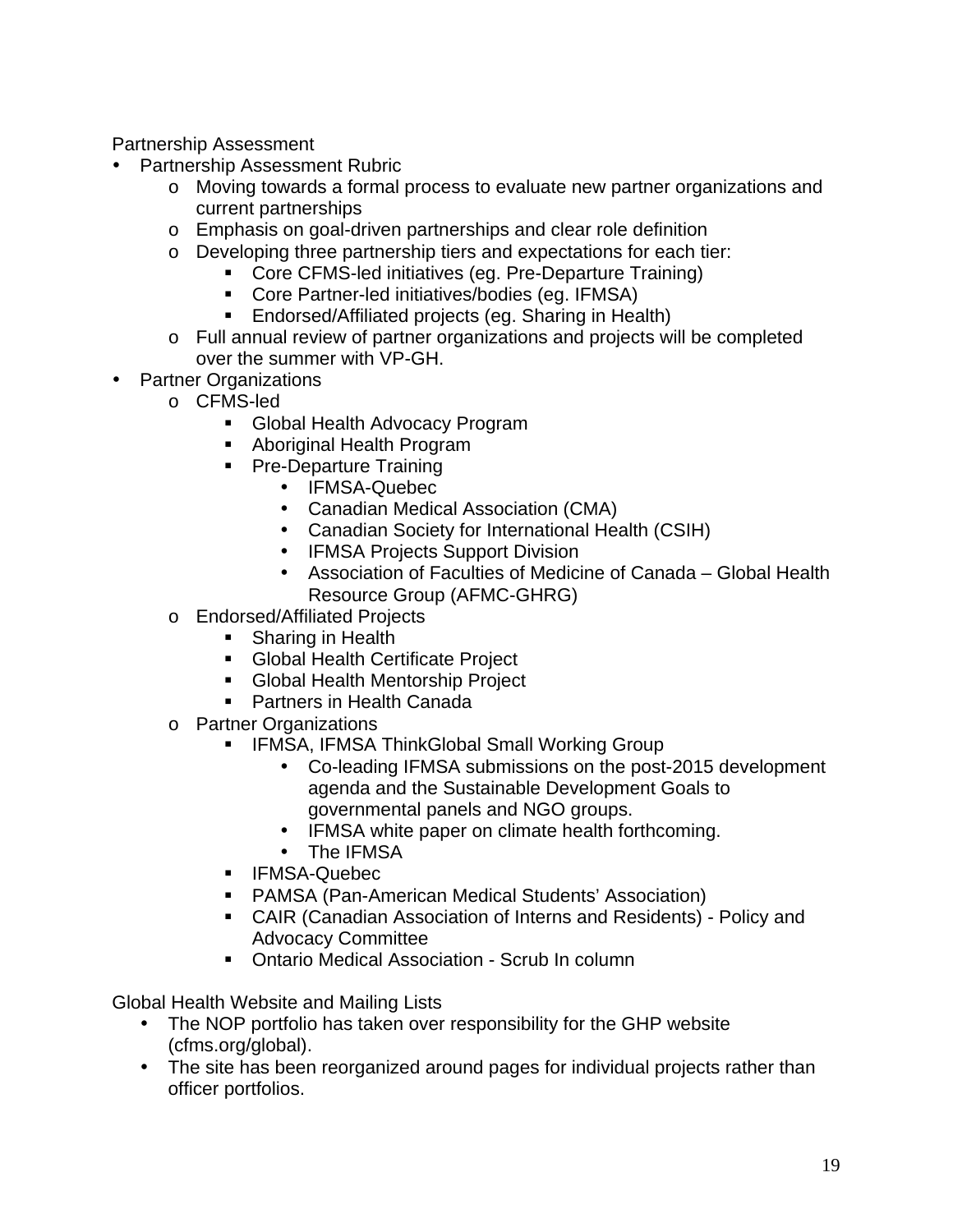- All of the pages have been completed with help from the other National Officers, establishing a framework that should be easily maintainable going forward.
- CFMS Global Health Blog:
	- o New posts are approved by either the VP-GH or two National Officers.
	- o NOs will write a monthly post about their portfolio activities or a relevant Global Health topic to aim for weekly blog updates across the GHP.
	- o National issues and projects will be the focus, but there will be the opportunity for guest posts by exceptional local projects.
- Mailing Lists: The NOP portfolio has taken over the CFMS-Global listserv.
- Biweekly Global Health Communique: currently assembled by NOGHE, will migrate to NOP portfolio and be simultaneously posted on website.

Fundraising

- The GHP is interested in establishing sources of funding independent from the CFMS general budget for special projects.
- NOP and VP-GH will establish criteria for accepting donations and for ensuring sustainability of any external GHP funding and begin contacting potential donors.
- Emphasis will be on funding for specific projects rather than core budget expansion.

# **III. FOLLOW-UP, VISION, GOALS AND RECOMMENDATIONS FOR THIS POSITION**

NOP activities this year have focused on laying the groundwork for further integrating the GHP with the rest of the CFMS and increasing transparency and institutional memory. The website has been the focal point of these efforts and has reached a point where it can be a great resource for sharing information and keeping CFMS members up to date on GHP activities. This can continue to be improved, especially by improving the archive and GHP documents posted. The website can serve as the platform for achieving many of the goals of the GHP going forward, including better integration of the Global Health Liaisons with national programming and better cooperation with the IFMSA.

Social media utilization through Twitter can be a great way to raise our profile and interact with global health decision makers. Hopefully the National Officers will increase their portfolio's presence on the @CFMSglobal account and engage in debates in this new forum. Twitter can also be a rapid and efficient way to interact with CFMS members, helping to increase transparency and information dissemination.

The IFMSA ThinkGlobal Initiative and the Sustainable Development Goals post-2015 development agenda are excellent opportunities for the CFMS to show leadership at an international level. I will remain personally involved with both whatever my future position in the GHP. The IFMSA provides a large number of student opportunities and addresses issues outside Global Health through its small working groups. The CFMS can play an important leadership role in the IFMSA and should be involved in its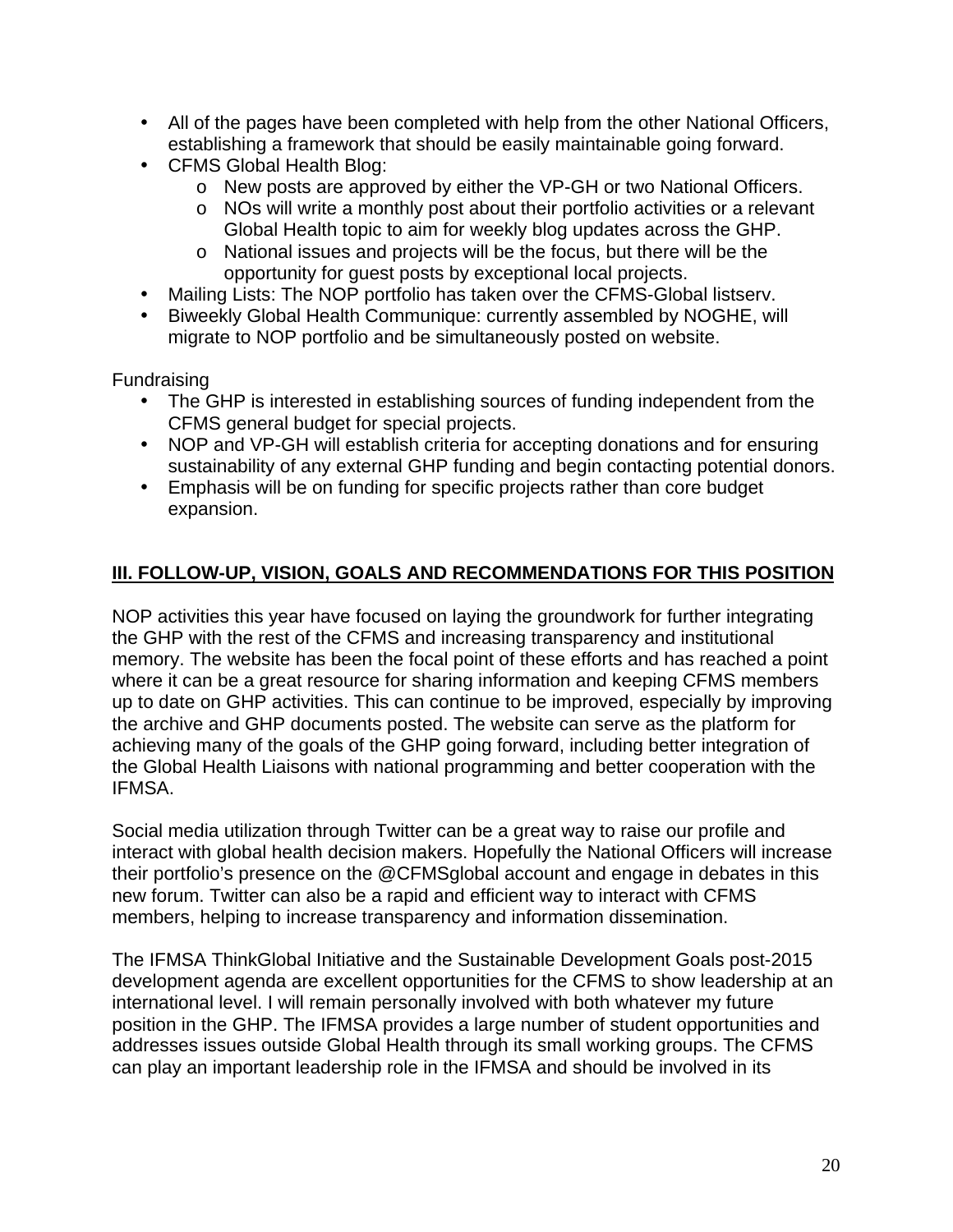upcoming discussions about its role and missions in global health and broader educational issues.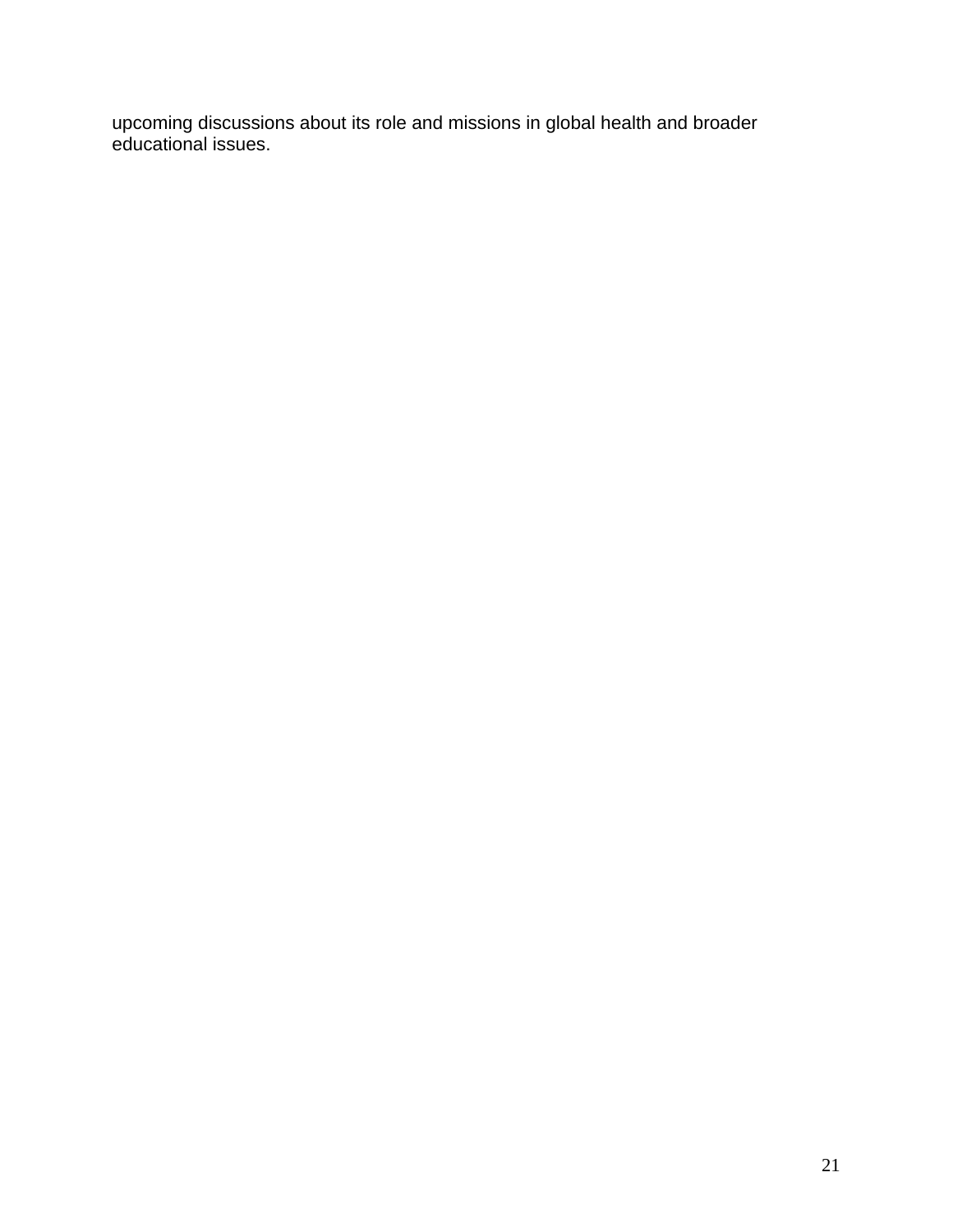# **National Officer of Reproductive & Sexual Health**

**Submitted by:** Joshua Dias



# **I. DESCRIPTION OF POSITION:**

The NO of Reproductive and Sexual Health is responsible for leading projects and initiatives in the area of reproductive and sexual health and liaising with external global health-related organizations in order to benefit and create opportunities for Canadian medical students at large. The NORSH works in collaboration with the rest of the Global Health Program, including other National Officers and the Global Health Liaisons and Local Officers of Reproductive and Sexual Health.

# **II. ACTIVITIES**

- Monthly Teleconferences

- > The year began with one-on-one teleconferences with each LORSH in order to get an idea of what they hope to get out of the position, their passions/interests, funding sources, etc. This was followed by monthly teleconferences.
- > The NOSM Student Society teleconference line was used to host the teleconferences with LORSHs (avoided many problems associated with Skype). The feedback from the LORSHs was that they found this line was much easier to use – less drop calls, more clear conversations.
- > The meetings facilitated idea and resource sharing, as well as status updates.
- $\triangleright$  In the last few meetings, a current events topic was chosen for discussion. This was in the form of a news article on the topic of reproductive and sexual health that the group could discuss and gain ideas for future projects in their school.
- World AIDS Day (WAD)
	- **►** Encouraged students to host WAD events.
	- > Many CFMS schools participated in WAD.
- International Women's Day (IWD)
	- > Created a new focused International Women's Day manual which encouraged activities around this year's theme "Maternal Health".
	- > Though some found it hard to host events on March 8 (students not at school; exams taking place etc.), the LORSHs were encouraged to hold events at more convenient times but still focusing on women's health as a theme, which many did.

- International Day of Pink (DOP)/International Day Against Homophobia & Transphobia IDAHO)

- In previous years, the LORSH role focused primarily on WAD and IWD, and this year we wanted to step beyond those two days (as there is already a lot of focus on them) to include LGBTQ health; As such, LORSHs were encouraged to plan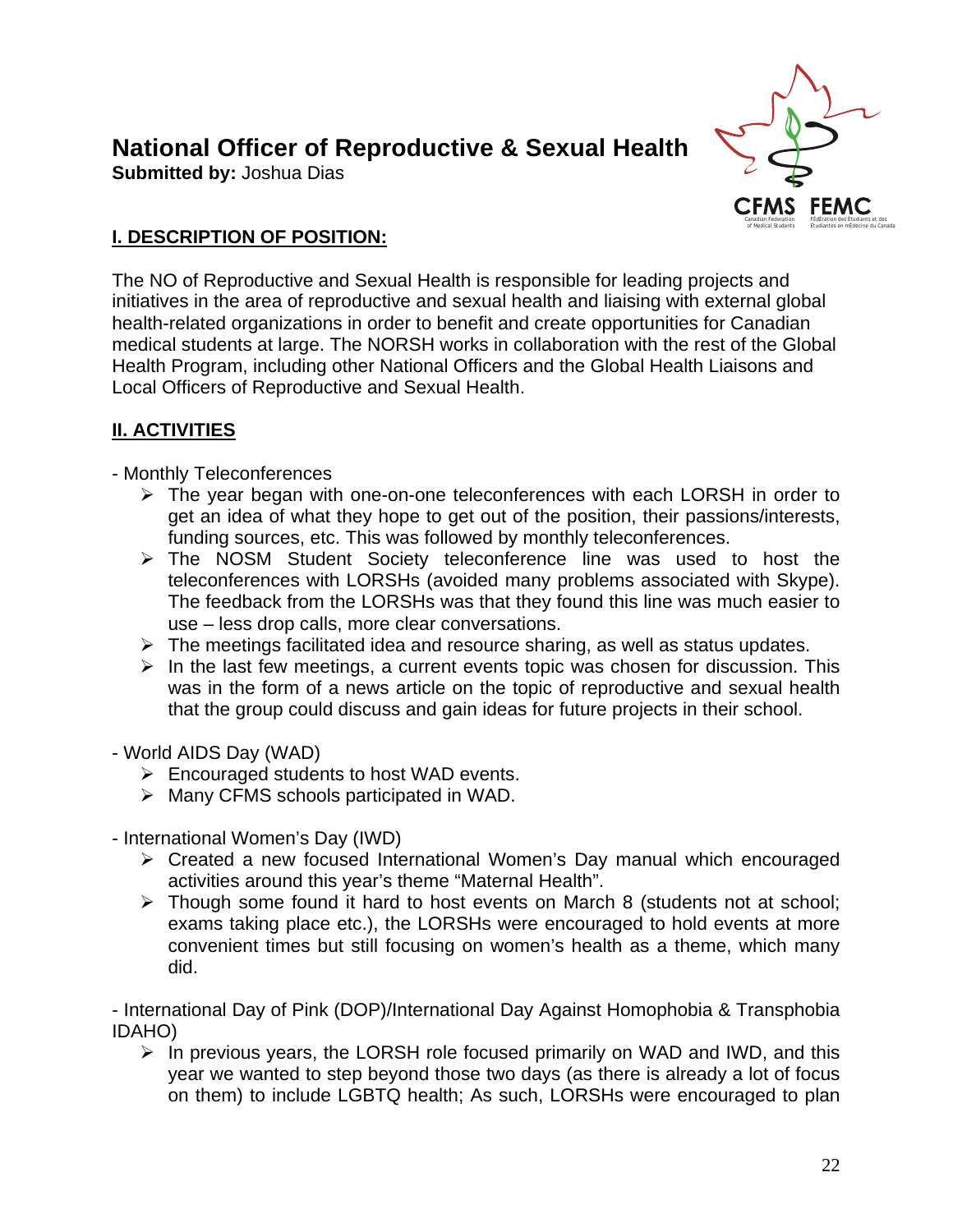events for two days in particular: The International DOP (April 11) and the IDAHO (May 17).

- $\triangleright$  A new LORSH Manual was created to support event planning for both days as well as general events on the topic of LGBTQ health.
- > Most LORSHs went ahead with DOP plans while others also planned events for IDAHO.
- Other Activities
	- > This year, LORSHs were encouraged to step beyond structured days (WAD, IWD, DOP, IDAHO) and create events on topics which they were interested in and/or passionate about.
	- $\triangleright$  This allowed LORSHs to plan events like improving the health of sex workers, vagina monologues, condom blitzes, flash mob for contraception, a field trip to an Aboriginal birthing center and more!
- Creation of LORSH Manual: Activity & Resource Guide (rough)
	- > Many LORSHs wanted the NORSH to provide them with ideas for presentations/events as well as where they can get resources.
	- $\triangleright$  As such, a rough LORSH manual was created with the idea that it will be updated and finalized in September 2012.
- Conference List
	- > Many LORSHs expressed interest in attending conferences
	- $\triangleright$  As such, a list of 2011/2012 conferences relating to reproductive and sexual health was created. A new 2012/2013 conference list is being generated.
	- > LORSHs were encouraged to take advantage of this list and share it with their respective schools.
- Social Media
	- A Facebook page "LORSH Power" was set up along with a dropbox link in order to share resources and spark discussion.
	- > Many LORSHs found both of these to be valuable tools.
- CFMS Annual Review Article & SCORA Magazine Article
	- > Wrote an article for the CFMS annual review on LGBTQ health and the Day of Pink; the article was also published in the SCORA magazine.
- Political Advocacy
	- ▶ Petitioned Google to create a Google Doodle for the Day of Pink.
	- > Got the NDP leader (leader of the federal opposition), Thomas Mulcair, to write a letter in support of the Day of Pink.
	- $\triangleright$  For the Alberta election: sent four questions to each of the candidates to see where they stand on reproductive and sexual health issues; the results were then sent to students at University of Alberta and University of Calgary as well as posted on the CFMS Global Health blog.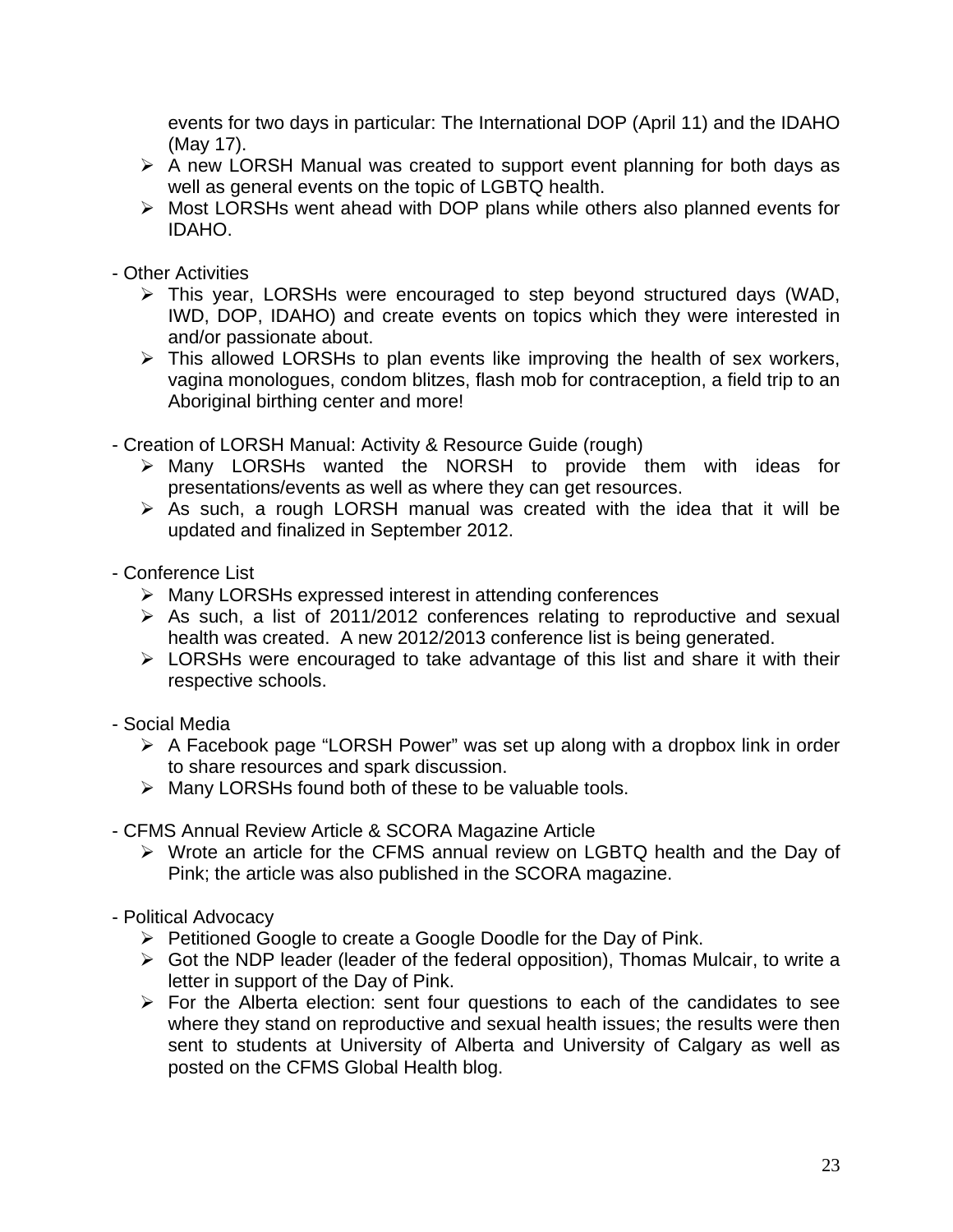- Support Letters from Local, National and International Organizations
	- > While it's important to obtain internal feedback on the relevance of the LORSH position (ie from medical students), we thought it was also useful to get feedback from external organizations.
	- $\triangleright$  A letter was written up and sent to various organizations and individuals to determine whether they thought this position was important in Canadian Medical Schools.
- Revised Position Description
	- $\triangleright$  A new position description was created in order to help LORSHs better understand their role.

CFMS-GHP working groups and/or national global health initiatives:

- Small Working Group on Maternal Health
	- $\triangleright$  A SWG was developed in Calgary to discuss the creation of a survey that could be used to determine the knowledge that Canadian medical students have on maternal health issues abroad.
	- > These discussions were used to help create an IFMSA survey that will be distributed later this year.
	- > The future of this SWG will be to get more medical students working on projects surrounding maternal health education.
- Strategic Plan for SCORA Small Working Group
	- > The current NORSHs are working on the IFMSA SCORA strategic plan.
	- $\triangleright$  After the strategic plan is finalized this will be used to determine the role of the NORSH and LORSH portfolios within SCORA.
	- > The hope is that Canadian medical students can play an active role in SCORA initiatives, and be involved in many of the benefits that SCORA provides ie SCORA exchanges, projects and conferences.
- Small Working Group for Homophobia
	- > Worked with the other NORSHs at the IFMSA in order to get a new policy on homophobia passed.

- Small Working Group on Improving Reproductive and Sexual Health (RSH) Education at Canadian Medical Schools

- > At the 2012 CFMS SGM, a working group was started on improving RSH education at Canadian medical schools.
- $\triangleright$  Ideas were generated on different methods, however the base point was to send out a survey to the different schools in order to determine the status of reproductive and sexual health education.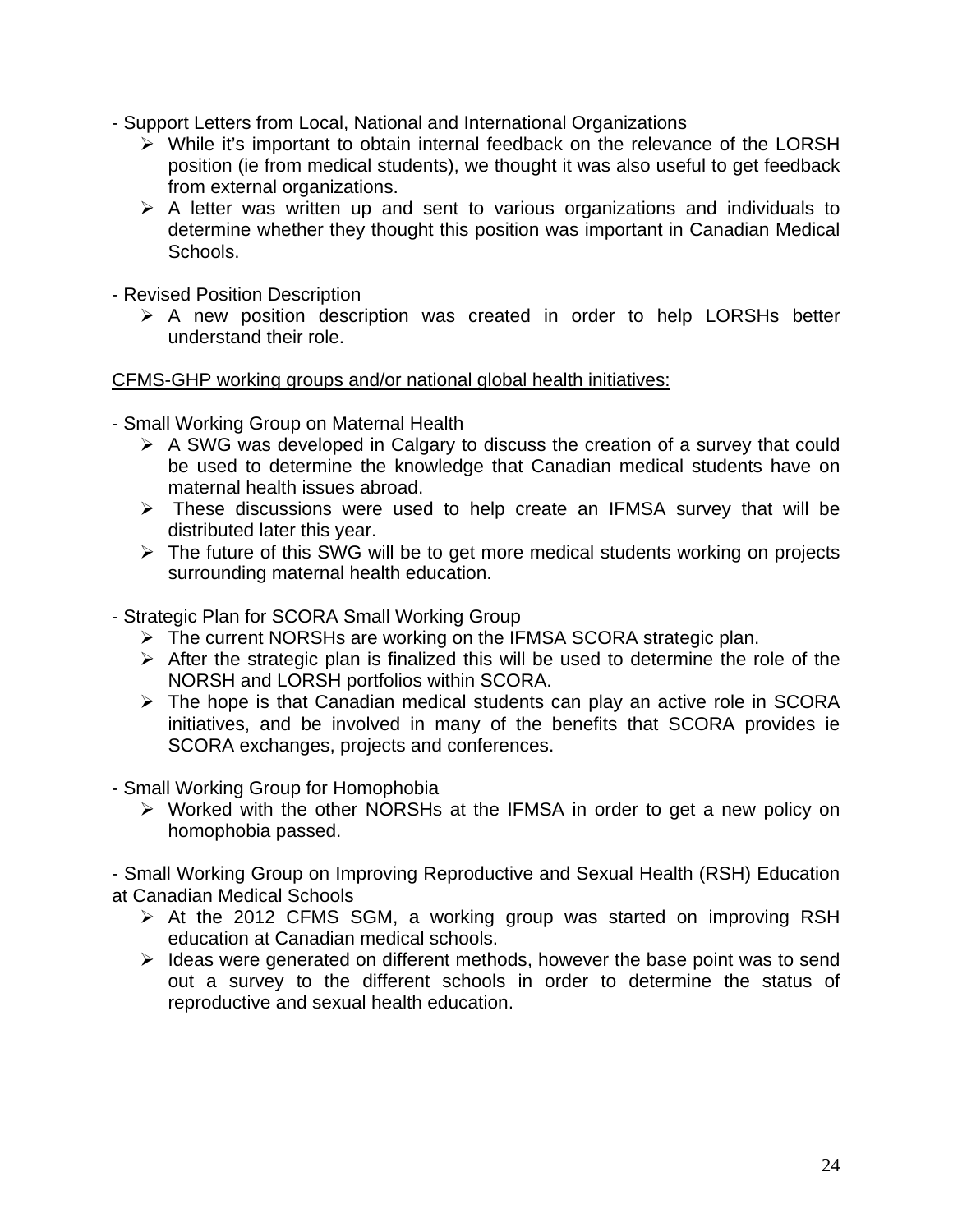# **III. FOLLOW-UP, VISION, GOALS AND RECOMMENDATIONS FOR THIS POSITION**

Plans for 2012/2013

- Survey on Reproductive and Sexual Health

- > Distribute a survey to Canadian medical schools to assess the extent to which reproductive and sexual health topics are covered within the curriculum
- $\triangleright$  Use the results of this survey to develop innovative and useful ways to target gaps and discrepancies and improve the resproducitve and sexual health knowledge of medical students.
- Collaborate with reproductive and sexual health service and end-user organizations in order to fill gaps within medical curricula.
- Policy Changes (CFMS)
	- > Currently, the CFMS positions papers are being reviewed in order to determine if there is a need for updating or new position papers to be created.
	- > Two areas being looked at are sexual orientation/gender identity and abortion.
- Political Advocacy
	- > With two upcoming provincial elections and a national Liberal Party leadership race coming in 2013, the NORSH and LORSHs will be involved in determined where candidates stand on specific issues (ex. LGBTQ health, reproductive rights, etc.). The results could then be disseminated to medical students, published online, published in newspapers etc.
	- > Work throughout the year to lobby both provincial and federal governments on issues that may arise
- International Collaboration
	- > Work further with SCORA in order to develop deeper relations with the IFMSA
	- $\triangleright$  Help promote the Day of Pink at an international level
- Creation of a LORSH Manual
	- > This summer, the rough LORSH manual that was created will be reviewed, updated and finalized so that it can be shared with LORSHs as they take on their position.
	- $\triangleright$  Many of the links/contacts will need to be reviewed on an annual basis.
- Connecting with Other Associations
	- > Currently working on the partnership between the Society of Obstetricians and Gynaecologists.
	- > Other organizations to connect with: Midwives, Nurses, Federation of Medical Women of Canada, Medical Students for Choice etc.
	- $\triangleright$  These are links that would be good to create in the future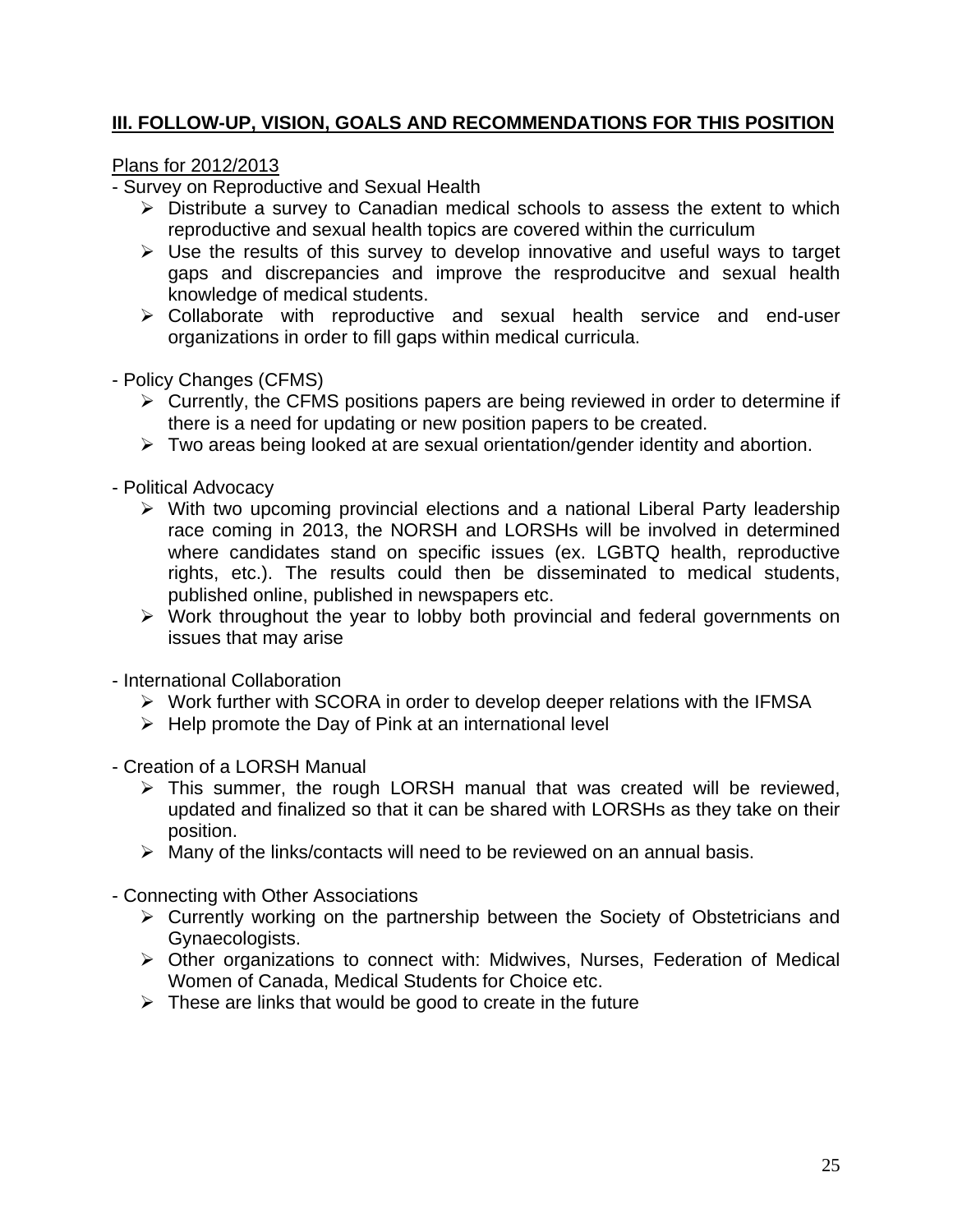# **IV. SUGGESTIONS FOR IMPROVEMENT**

- End of Year Report Questionnaires were sent to all LORSHs. The following is a summary of the reports:

- Most students feel the LORSH position is useful in addressing gaps in their curriculum; most also felt that it should remain a separate position (not combined with the GHL for example) otherwise the scope and depth in which it is able to cover topics in reproductive and sexual health would be reduced.

- In terms of strengths, students felt the LORSH was beneficial in order to bring schools together and share ideas/resources. They felt the NORSH was useful in terms of helping generate event ideas and providing resources to the LORSHs. Students also felt the LORSH role was clearly defined yet allowed flexibility to fill in curriculum gaps. - In terms of suggestions for improvement:

• Encouraging year round events and giving more concrete examples of events

- Encourage more collaboration with existing groups in order to draw bigger crowds
- While the LORSH position is very well and clearly defined, it's important to more clearly define other CFMS global health positions as some of the work that should be done by other positions is sometimes downloaded to the LORSH (who already has many events to plan)
- Share information earlier in the year in order to help plan events
- Help schools that may have overlap with existing groups in some areas of reproductive and sexual health (ex. LGBTQ health, HIV/AIDS, women's health) generate ideas in other areas that aren't covered

- One important suggestion would be to increase funding available for National Officers to attend the IFMSA meetings. These meetings are an invaluable networking opportunity providing face-to-face communication to build more concrete relationships and help solidify the role of the NORSH within SCORA.

# **V. SUMMARY**

Overall this was a successful year for the NORSH portfolio! Students across Canada were very involved in the LORSH activities. These events, lectures and projects were educational, interactive and fun. This year for the first time, the NORSH and LORSHs were able to expand to take on leadership roles within the IFMSA as well. It is our belief that this portfolio is working to fill a void in the Canadian medical school education system. As the visibility of the LORSH role continues to grow, we believe that they soon will be an invaluable part of the CFMS. We are looking forward to another year; continuing and building upon past successes while striving to improve reproductive and sexual health education across Canadian medical schools.